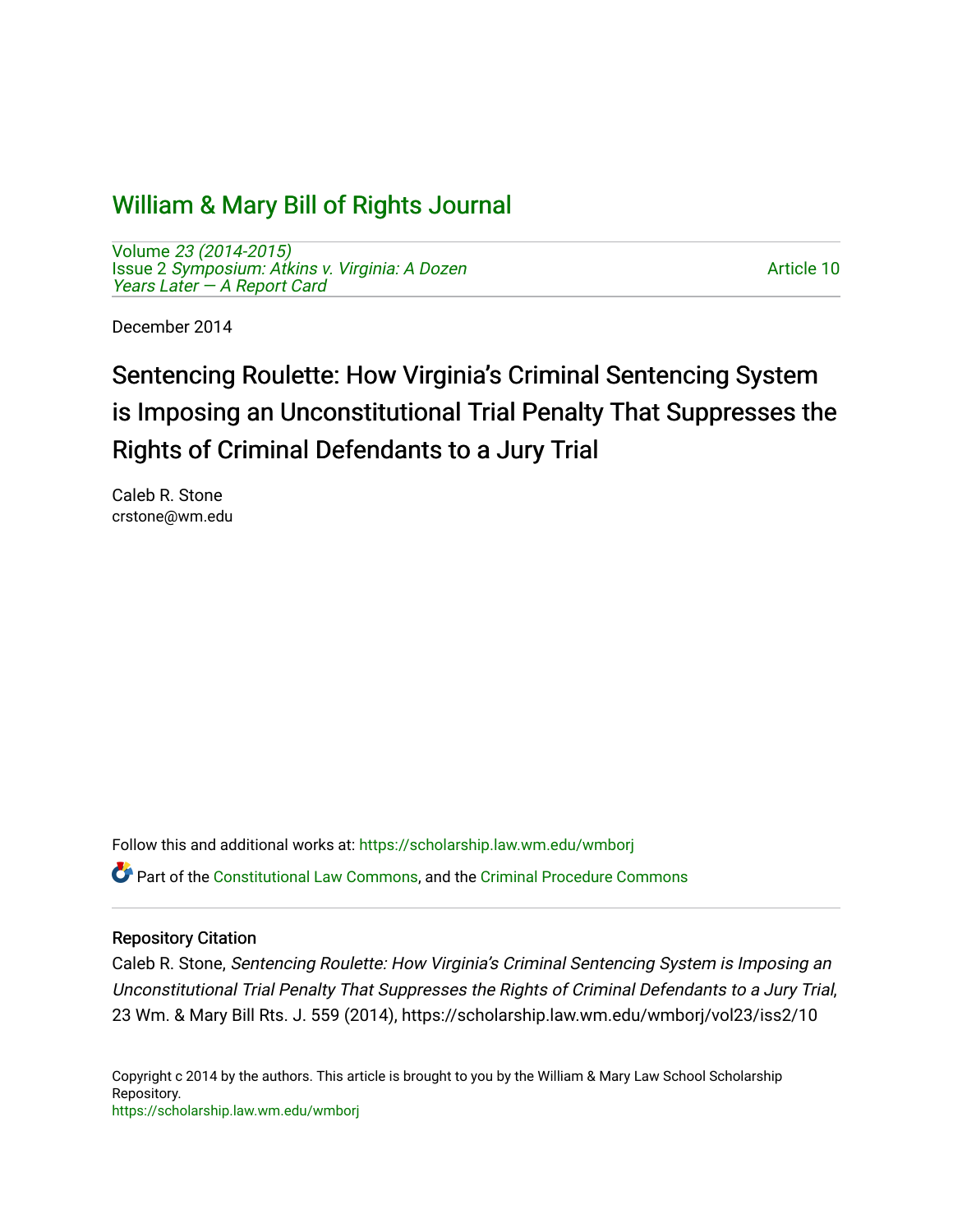## **SENTENCING ROULETTE: HOW VIRGINIA'S CRIMINAL SENTENCING SYSTEM IS IMPOSING AN UNCONSTITUTIONAL TRIAL PENALTY THAT SUPPRESSES THE RIGHTS OF CRIMINAL DEFENDANTS TO A JURY TRIAL**

### Caleb R. Stone\*

You don't gamble to win. You gamble so you can gamble the next day.

-Bert Ambrose<sup>1</sup>

#### **INTRODUCTION**

The imposition by juries of unusually harsh sentences upon criminal defendants in Virginia is a serious problem. Hardly a month goes by where there is not a story about a jury that has run amok. In 2011, Robert Via, Jr., along with two co-defendants, forced his way into a home, held four people at gunpoint, and stole some money.<sup>2</sup> Via was found guilty of conspiracy, robbery, burglary, and four counts of abduction (resulting from holding people at gunpoint).<sup>3</sup> A jury recommended that Via, convicted of this armed home invasion, should spend 128 years and a day in prison.<sup>4</sup> Via, for his part, had rejected a plea deal that would have trapped him in prison for fifteen years.<sup>5</sup> Afterward, a juror wrote a letter to the judge, stating that because they were forced under the law to render the sentence without guidelines, the jury may have

<sup>\*</sup> J.D., William & Mary Law School, 2015; B.S., Kennesaw State University, 2011. I am indebted to the talented attorneys at the Newport News Public Defender's Office for their insightful input. Special thanks goes to Andrew Gordon, whose guidance helped me choose this particular topic. Further, I owe a debt of thanks to Brad Tobias for his thoughtful commentary throughout the writing process, and to the staff at the *William & Mary Bill of Rights Journal* for diligently editing this Note. Finally, I am most grateful to my parents and the rest of my family for their constant love and support.

<sup>&</sup>lt;sup>1</sup> GRAHAM SHARPE, THE ESSENTIAL GAMBLER 26 (1995).

<sup>2</sup> Ashley Kelly & Peter Dujardin, *Virginia Judges Rarely Question Juries' Sentencing Recommendations*, DAILY PRESS (Apr. 1, 2012), http://articles.dailypress.com/2012-04-01 /news/dp-nws-crime-notebook-0401-20120331\_1\_home-invasion-case-gun-possession -charge-sentencing-recommendations.

<sup>3</sup> *Id.*

<sup>4</sup> Ashley Kelly, *Hampton Juror Asks Judge to Lower 128-Year Sentence*, DAILY PRESS (Newport News, Virginia), Sept. 19, 2012, at A1 [hereinafter Kelly, *Hampton Juror*].

<sup>5</sup> Ashley Kelly, *Appeal Expected for Poquoson Man Sentenced to 128 Years for Hampton Home Invasion*, DAILY PRESS (Dec. 26, 2012), http://articles.dailypress.com/2012 -12-26/news/dp-nws-evg-via-20121226\_1\_home-invasion-poquoson-man-hampton-judge.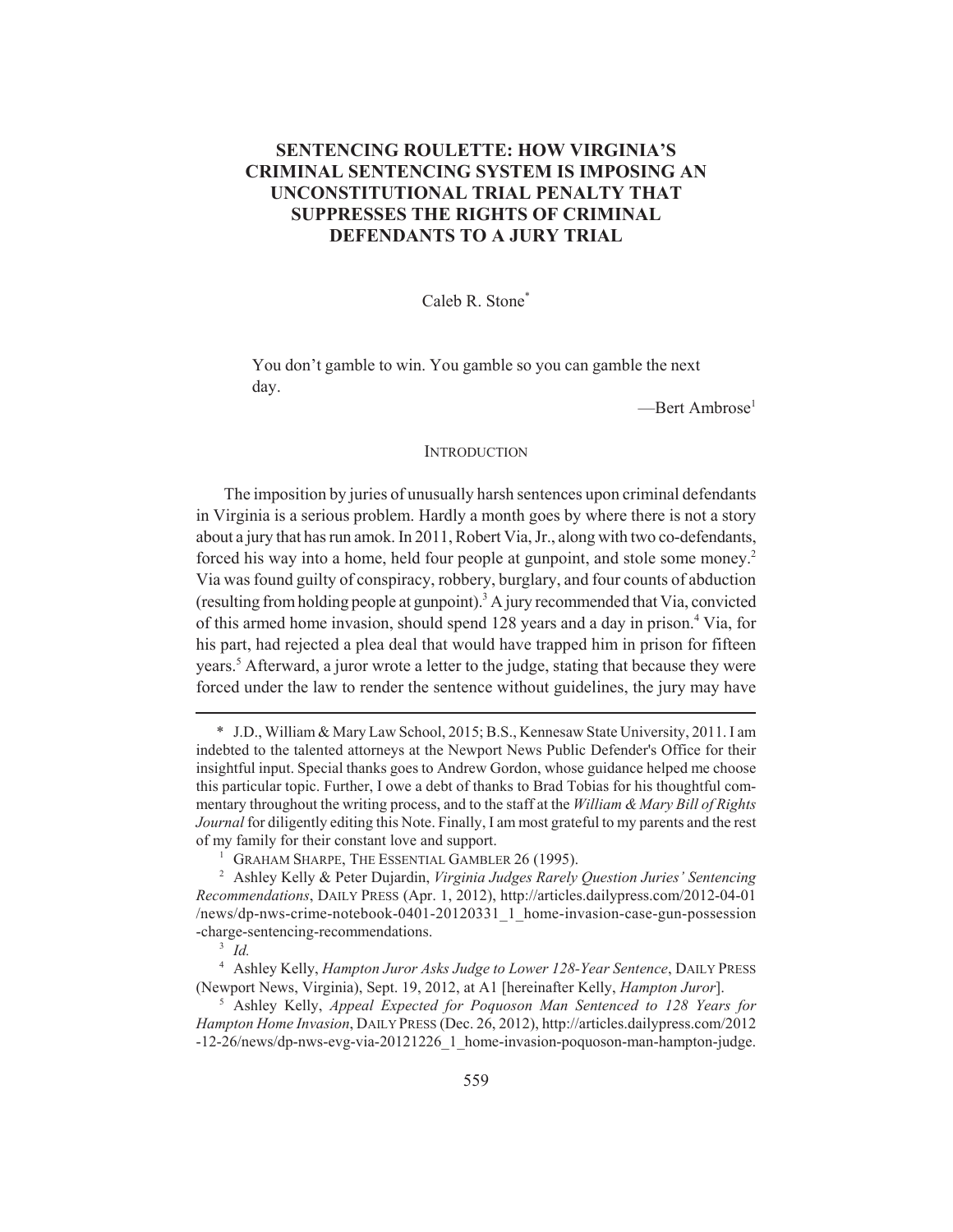reached a much harsher verdict than they would have otherwise recommended.<sup>6</sup> The letter begged the judge to shorten the majority of Via's time behind bars.<sup>7</sup> Via appealed his sentence to the Virginia Supreme Court, alleging that it was "unjust and a denial of due process and equal protection to deprive his jury of relevant sentencing information that is routinely made available to judges in cases where the defendant is sentenced by the judge."<sup>8</sup> Via's co-defendants, Samual Sanchez and Reginald Jones, opted to avoid trial entirely by pleading guilty.<sup>9</sup> They received sentences of thirteen and eleven-and-a-half years, respectively.<sup>10</sup>

A cursory internet search can easily turn up more instances of this sort of injustice. In another home invasion case, Quincy Delaigle, who kicked down the door of a mobile home, was convicted by a jury in 2004 to serve ninety-three years in prison.<sup>11</sup> Delaigle's sentence far exceeded many of those imposed upon convicted rapists and murders, even though he took no money and injured no one.<sup>12</sup> The judge at his trial, in a rare occurrence of a judge reducing a jury's recommended sentence, limited Delaigle's time in prison to thirty-five years.<sup>13</sup>

Via and Delaigle are hardly alone in their ordeals. Thousands of defendants accused of felonies in Virginia have to make decisions on whether to plead guilty, and if they plead not guilty, on whether they should take their cases before judges or juries.14 Traditionally, empirical evidence has shown that juries are somewhat more likely to acquit criminal defendants than judges.<sup>15</sup> When juries do convict, however, they impose harsher sentences than judges on average.<sup>16</sup> Virginia intentionally makes this gamble far more dangerous through its sentencing policies. It is akin to playing

<sup>9</sup> Speed, *supra* note 8. <sup>10</sup> *Id.*

<sup>13</sup> *Id.*

<sup>6</sup> Kelly, *Hampton Juror*, *supra* note 4.

<sup>7</sup> *Id.*

<sup>8</sup> Ashley K. Speed, *Man Appeals 128-Year Sentence to State Supreme Court*, DAILY PRESS (Oct. 20, 2013), http://articles.dailypress.com/2013-10-20/news/dp-nws-via-case-20131020 \_1\_arlington-terrace-road-jurors-new-trial. On June 27, 2014, the Virginia Supreme Court vacated Via's sentence, holding that the "trial court abused its discretion" when it rejected one of Via's proffered jury instructions. Via v. Commonwealth, No. 131574, slip op. at 3 (Va. June 27, 2014). It ignored the issue of giving the jury sentencing guidelines entirely. *See id.*

<sup>11</sup> Monique Angle, *Home Invasion Nets 35 Years*, DAILY PRESS (Nov. 13, 2004), http:// articles.dailypress.com/2004-11-13/news/0411130060\_1\_home-invasions-invader-sentence. <sup>12</sup> *Id.*

<sup>14</sup> *See* VA.STATE CRIME COMM'N, ANNUAL REPORT (2011), *available at* http://leg2.state .va.us/dls/h&sdocs.nsf/By+Year/RD1532012/\$file/RD153.pdf (discussing the thousands of felonies that are processed through Virginia's criminal justice system).

<sup>&</sup>lt;sup>15</sup> A classic study showed that, when presented with the same cases, juries and judges agreed about seventy-five percent of the time. HARRY KALVEN, JR. & HANS ZEISEL, THE AMERICAN JURY 56 (1966). In seventeen percent of these cases, however, a jury would have acquitted that a defendant a judge would have convicted. *Id.*

<sup>16</sup> *See infra* notes 67–69 and accompanying discussion.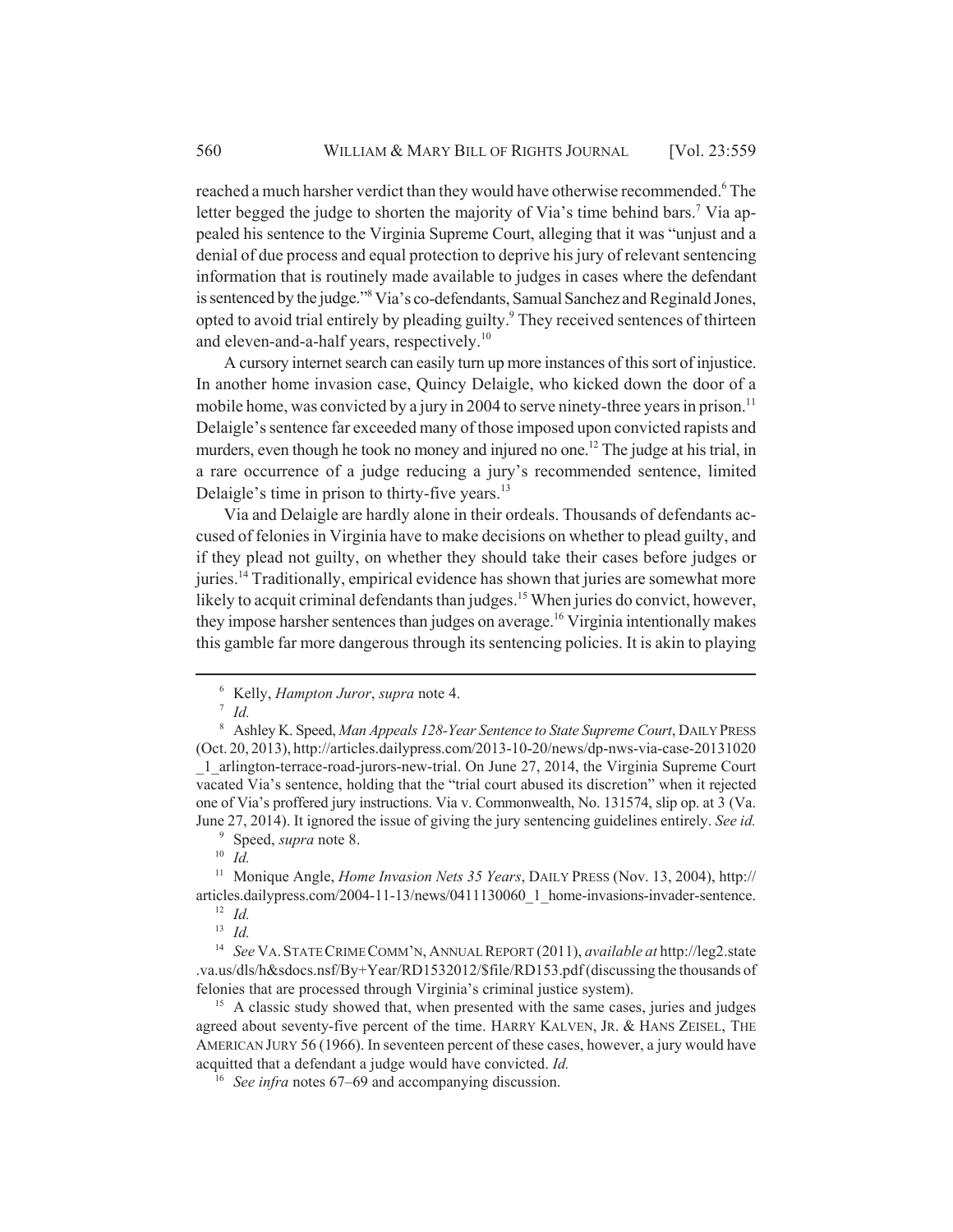Russian roulette with a loaded gun: in Virginia, escaping the criminal system with an acquittal, or at least a sentence that falls within the recommended guidelines, is like walking away unscathed after having pulled the trigger. Occasionally, however, criminal defendants gamble and lose in horrific fashion: in cases like Via's or Delaigle's, receiving a sentence from a jury far higher than what a judge would have imposed is like "drawing" the bullet.<sup>17</sup> The message that Virginia sends through this twisted game is that the only way to win is not to play. In the criminal justice system, this means pleading guilty and avoiding the possibility of the unknown, unpredictable sentence completely.

This Note focuses on the constitutionality of Virginia's current approach to sentencing. Specifically, it will argue that Virginia's criminal sentencing structure violates the unconstitutional conditions doctrine because it coerces a defendant to give up his or her Sixth Amendment right to a jury trial through the imposition of a harsh "trial penalty."18 This Note will give some background explanation on Virginia and its sentencing practices.<sup>19</sup> It will then explore the history of the unconstitutional conditions doctrine, and to what extent it applies to plea bargaining and Virginia's criminal sentencing system in particular.20 Finally, it will suggest specific actions to rectify the constitutional and policy problems presented by current Virginia law.21

### I. BACKGROUND

## *A. The Concept of the Trial Penalty*

Before proceeding, it is important that this Note gives some necessary information and history about plea bargaining and the trial penalty. To start, plea bargaining in the United States has been defined as "the process by which the defendant [in a criminal case] relinquishes [the] right to go to trial in exchange for a reduction in charge and/or sentence."22 It should be noted that a plea bargain is a confession of

<sup>&</sup>lt;sup>17</sup> It is worth noting that it is impossible to state with certainty the severity with which a judge would have sentenced Via, as the judge in his case only stated that the jury sentence was "appropriate" when declining to overturn it. Kelly, *supra* note 5.

<sup>&</sup>lt;sup>18</sup> *Plea Bargaining*, THE FREE DICTIONARY, http://legal-dictionary.thefreedictionary.com /p/Plea%20Bargaining (last visited Dec. 1, 2014) ("In many cases, where a plea bargain is withdrawn or rejected and the case goes to trial, the defendant, if found guilty, receives punishment more severe than that offered by the prosecution in the plea bargain. This has been called the 'trial penalty' and it is another source of criticism . . . .").

<sup>19</sup> *See infra* Part I.

<sup>20</sup> *See infra* Parts II.A, II.B.

<sup>21</sup> *See infra* Part II.C.

<sup>&</sup>lt;sup>22</sup> CANDACE MCCOY, POLITICS AND PLEA BARGAINING: VICTIMS' RIGHTS IN CALIFORNIA 50 (1993). This American definition differs from the view that some countries take on plea bargaining. According to the Law Reform Commission of Canada, a plea bargain is "any agreement by the accused to plead guilty in return for the promise of some benefit." *Plea Discussions and Agreements* 3 (Law Reform Comm'n Can., Working Paper No. 60, 1989),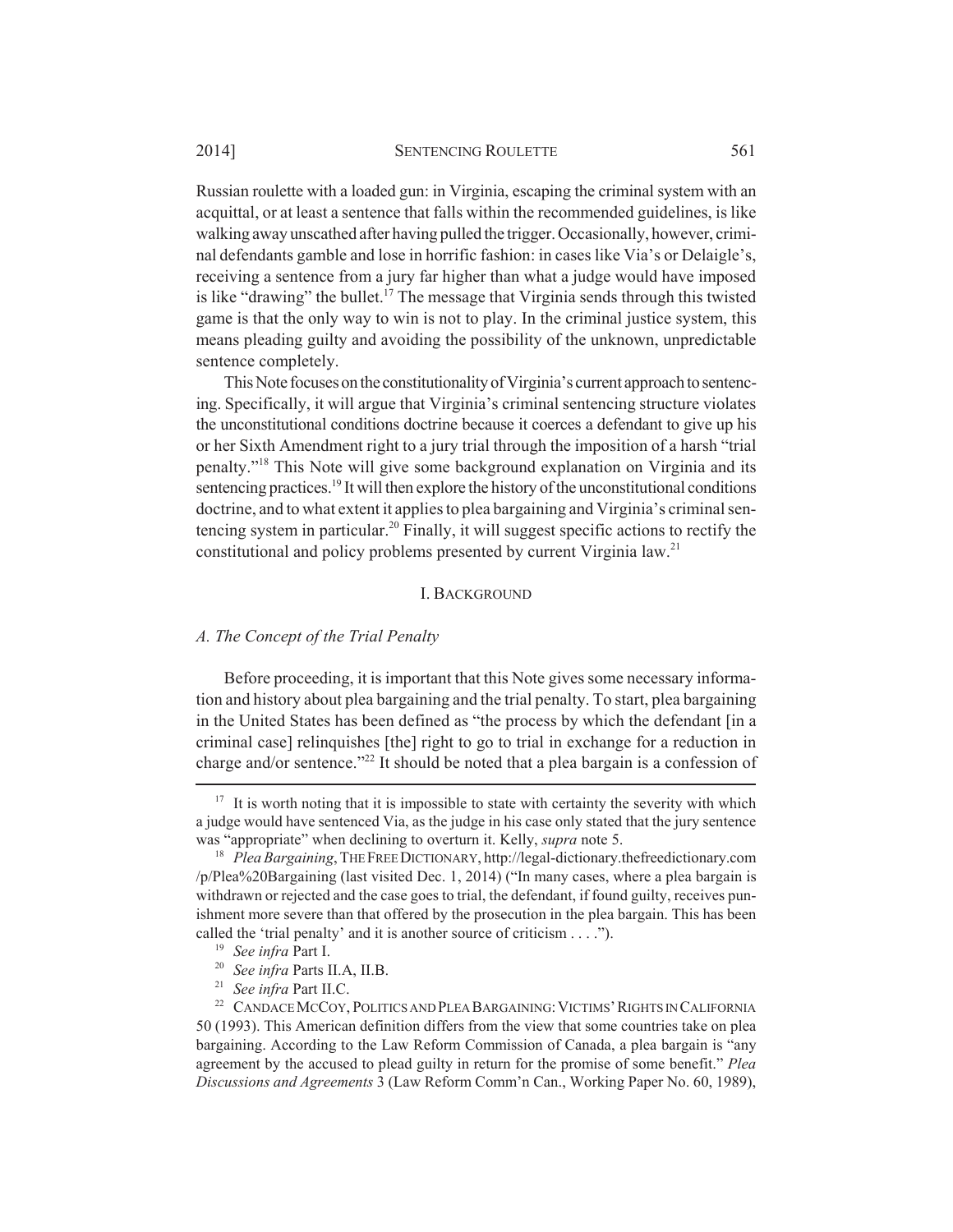guilt that stops the trial from proceeding.<sup>23</sup> While plea bargaining<sup>24</sup> has become an omnipresent concern in the modern American criminal justice system, the Constitution does not seem to contemplate the issue.<sup>25</sup> Indeed, it is highly questionable that our current practices for meting out justice is anything like the Framers of the United States Constitution envisioned.<sup>26</sup>

Many scholars have written accounts of the history of the plea bargaining practice, coming to somewhat different conclusions as to its origins, but most agree that the practice started in the early nineteenth century.<sup>27</sup> Whatever its origins, plea bargaining

<sup>23</sup> McCoy, *Plea Bargaining as Coercion*, *supra* note 22, at 76. This is important for two reasons. First, the fact that agreeing to a plea bargain is a confession means that all parties involved should be extremely concerned that the plea is made freely and voluntarily. Second, the confession is given in a direct trade for a sentencing consideration. This is a critical point, as it is difficult to believe that even the strongest proponents of plea bargaining would be as adamant about the inherent efficiency and desirability of the system if the defendant were allowed to "sell" other constitutional rights. For instance, a defendant could agree to a reduction of his or her possible sentence for a waiver of his or her Confrontation Clause or Speedy Trial rights, or for agreeing not to hire the best legal counsel. *See* Tim Lynch, *The Case Against Plea Bargaining*, REGULATION, Fall 2003, at 27 (discussing hypothetical concessions by criminal defendants and concluding that "[t]he courtroom just does not seem to be the proper place for an auction and haggling").

<sup>24</sup> Some legal analysts, particularly prosecutors and government agencies, quibble with the term "plea bargain." *See Plea Discussion and Agreements*, *supra* note 22, at 3 ("In our view, the process with which we are concerned (though unquestionably flawed) may better be described as that of 'plea *negotiation*,' or the holding of 'plea *discussions*.' The object of that process is to reach a satisfactory *agreement*, not to give the accused a 'bargain.' Accordingly, our recommendations eschew the expression 'plea bargain' and replace it with 'plea agreement.'" (footnotes omitted)); *see also* U.S.DEP'T OF JUSTICE ANTITRUST DIV.,GRAND JURY MANUAL (1991), *available at* http://federalevidence.com/pdf/LitPro/GrandJury/Grand\_Jury\_Manual .pdf (referring almost exclusively to "plea agreements").

<sup>25</sup> Lynch, *supra* note 23, at 27 ("It is true that plea bargaining speeds caseload disposition, but it does so in an unconstitutional manner. The Framers of the Constitution were aware of less time-consuming trial procedures when they wrote the Bill of Rights, but chose not to adopt them.").

<sup>26</sup> *See, e.g.*, Jeffrey Bellin, *Modern Justice and the Bill of Rights*, DAILY PRESS (Aug. 3, 2013), http://articles.dailypress.com/2013-08-03/news/dp-edt-pvoicesoped-bellin-20130803 \_1\_jury-trial-plea-bargain-modern-justice ("[I]t is difficult to believe that James Madison and his colleagues would have gone through all the trouble of placing the trial rights at the heart of the Bill of Rights if they knew that the invocation of those rights would be the (rare) exception rather than the rule.").

<sup>27</sup> *See* McCoy, *Plea Bargaining as Coercion*, *supra* note 22, at 69 n.3; *see also* GEORGE FISHER, PLEA BARGAINING'S TRIUMPH: A HISTORY OF PLEA BARGAINING IN AMERICA (2003). Fisher's thorough account traces the plea bargaining practice back to liquor offenses

*available at* http://www.lareau-law.ca/LRCWP60.pdf. The American definition assumes that plea bargains trade the right to trial for lesser punishment, while the Canadian definition says that a defendant confesses (pleads guilty) in return for any "benefit." Candace McCoy, *Plea Bargaining as Coercion: The Trial Penalty and Plea Bargaining Reform*, 50 CRIM.L.Q. 67, 70 (2005) [hereinafter McCoy, *Plea Bargaining as Coercion*].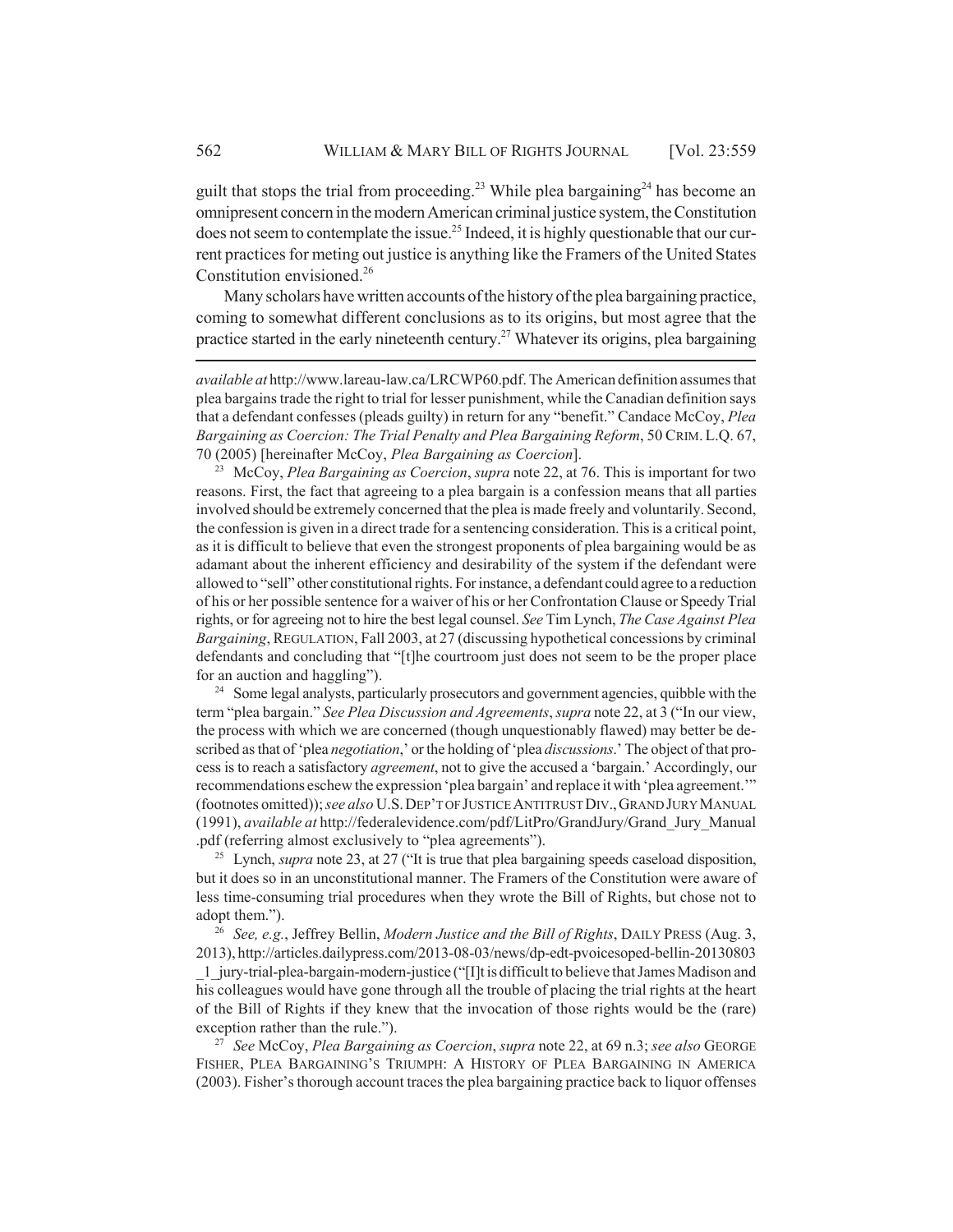has long dominated criminal proceedings. The plea bargain became the most common method of adjudication in the  $1920s<sub>1</sub><sup>28</sup>$  and the prevalence of the practice increased steadily until about ninety percent of all felony cases concluded through guilty pleas by the 1970s.29 Today, the rate of guilty pleas in the seventy-five largest United States counties is about ninety-five percent,<sup>30</sup> with jury trials accounting for two percent and bench trials accounting for three percent of all convictions.<sup>31</sup> While Virginia's sentencing guidelines are a staple of plea negotiations statewide, plea bargaining does not require delineated sentencing guidelines to function.<sup>32</sup>

The justifications for plea bargaining generally fit into two major categories: efficiency concerns and deontological (or morality) concerns.<sup>33</sup> Proponents of efficiency argue that guilty pleas made before trial are inexpensive and efficient because they avoid the financial costs of trials while preserving the societal benefits of criminal punishment, and that the dockets faced in courts nationwide preclude all defendants from getting trials.<sup>34</sup> Prosecutors, for their part, defend plea bargaining because they still "get a bite on the offender, even though it is not as sharp as the one [they] could have gotten from the unbargained charge."<sup>35</sup> Proponents of the morality justification, however, advocate for plea bargaining because it allows a defendant who truly is guilty to accept responsibility for his or her immoral actions,  $36$  and it allows all sides to benefit from the practice.37

in Massachusetts in the first decade of the nineteenth century, and notes that the Massachusetts legislature adopted what was then common practice into law in the late 1840s. *Id.* at 19–33. He also found plea bargains in Massachusetts murder cases started in the early 1840s. *Id.* at 34. Even back in the nineteenth century, the plea bargain apparently became a popular mechanism quickly: Fisher notes that only ten percent of murder cases before the Supreme Judicial Court of Massachusetts avoided adjudication via agreement in the 1840s, but that percentage had risen all the way to sixty-one percent in the 1890s. *Id.* at 35.

<sup>28</sup> *See* Albert W. Alschuler, *Plea Bargaining and Its History*, 79 COLUM.L.REV. 1, 6 (1979).

<sup>29</sup> *See* McCoy, *Plea Bargaining as Coercion*, *supra* note 22, at 74.

<sup>30</sup> BUREAU OF JUSTICE STATISTICS, U.S. DEP'T. OF JUSTICE, BJS BULL. NCJ 228944, FELONY DEFENDANTS IN LARGE URBAN COUNTIES (2010) at 1.

<sup>31</sup> *See* McCoy, *Plea Bargaining as Coercion*, *supra* note 22, at 74 & n.13.

<sup>32</sup> *See* Joseph Di Luca, *Expedient McJustice or Principled Alternative Dispute Resolution? A Review of Plea Bargaining in Canada*, 50 CRIM.L.Q. 14, 21, 31 (2005) ("[I]n busy jurisdictions, minor criminal [offenses] may often be 'processed' according to an unwritten or informal sentence tariff that develops over time and becomes commonly known among the principal actors in the system . . . an accepted, yet unwritten, understanding that certain [offenses] 'are worth' a particular sentence.").

<sup>33</sup> McCoy, *Plea Bargaining as Coercion*, *supra* note 22, at 73.

<sup>34</sup> *Id.*

<sup>35</sup> *Id.* (internal quotation marks omitted).

<sup>36</sup> *See, e.g.*, *id.* ("[F]rom the deontological perspective . . . a defendant pleads guilty because he is blameworthy. If he understands that he deserves punishment, he pleads guilty out of remorse . . . ."(footnote omitted)).

<sup>37</sup> *See, e.g.*, David Lynch, *The Impropriety of Plea Agreements: A Tale of Two Counties*, 19 L.&SOC.INQUIRY 115, 115 (1994) ("[P]lea bargaining is . . . morally legitimate [because] both sides voluntarily engage in and benefit from the practice."). Under this view, prosecutors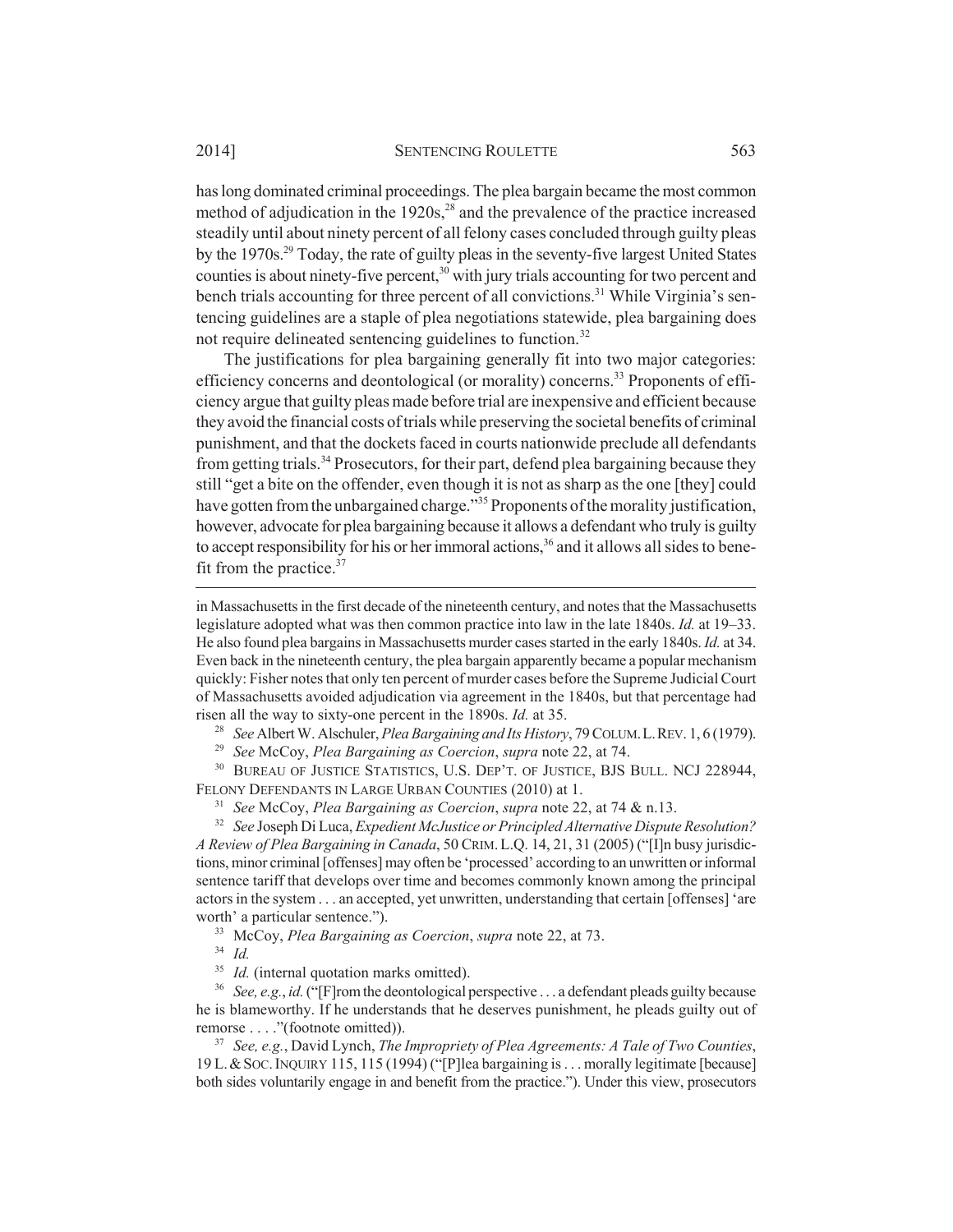There are several problems with these justifications. Many legal scholars argue that the efficiency concerns stated by proponents of plea bargains mask the underlying causes of the practice. Some scholars have stated that the main reason plea bargains exist is for the benefit of the lawyers negotiating them.<sup>38</sup> One school of thought holds that plea bargaining started with the professionalization of public prosecutors and police,39 while others argue that practice really started to increase with the advent of mandatory sentencing laws.40 With mandatory sentencing laws, the prosecutor could effectively set the defendant's sentence without the trial court's intervention<sup>41</sup> by orchestrating a guilty plea to a lesser-included offense that avoided the highest sentences for the most serious charge.<sup>42</sup> Even though plea bargaining developed through mandatory sentencing laws, it thrived in less determinate sentencing schemes as well,<sup>43</sup> especially with the invention of probation.<sup>44</sup>

can "tailor the punishment to the crime," while defendants can avoid the "anxieties and uncertainties of a trial" by admitting guilt and accepting responsibility for their actions. Tina Wan, Note, *The Unnecessary Evil of Plea Bargaining: An Unconstitutional Conditions Problem and A Not-So-Least Restrictive Alternative*, 17 S. CAL. REV. L. & SOC. JUST. 33, 39–40 (2007).

<sup>38</sup> *See* McCoy, *Plea Bargaining as Coercion*, *supra* note 22, at 68–69 ("Plea bargaining does not spring from the need to rescue courts from . . . a high caseload, but from professionals' impulse to negotiate and agree—and, lately, from prosecutors' capacity to process higher . . . numbers of cases because the norm of pleading guilty produces net-widening and an expansion of state power."); Celesta A. Albonetti, *Criminality, Prosecutorial Screening, and Uncertainty: Toward a Theory of Discretionary Decision Making in Felony Case Processings*, 24 CRIMINOLOGY 623, 625 (1986) (outlining the primacy of lawyers' desire to ensure certainty through the plea bargaining process). For literature exploring the often collusive nature of these agreements between prosecutors and defense lawyers, see generally Abraham S. Blumberg, *The Practice of Law as Confidence Game: Organizational Cooptation of a Profession*, 1 LAW & SOC'Y REV. 15 (1967).

<sup>39</sup> *See* Malcolm M. Feeley, *Legal Complexity and the Transformation of the Criminal Process: The Origins of Plea Bargaining*, 31 ISR.L.REV. 183, 192 (1997) ("But as the criminal process professionalized . . . the nature and significance of the trial was radically transformed . . . . In short, as the criminal process professionalized, as opportunities for the defense—and prosecution—expanded, reliance on the jury declined."); McCoy, *Plea Bargaining as Coercion*, *supra* note 22, at 74 (citing HEIDI NASHERI, BETRAYAL OF DUE PROCESS: A COMPARATIVE ASSESSMENT OF PLEA BARGAINING IN THE UNITED STATES AND CANADA (1998)).

<sup>40</sup> McCoy, *Plea Bargaining as Coercion*, *supra* note 22, at 75 (citing GEORGE FISHER, PLEA BARGAINING'S TRIUMPH: A HISTORY OF PLEA BARGAINING IN AMERICA (2003) [hereinafter FISHER, PLEA BARGAINING'S TRIUMPH]).

<sup>41</sup> *See id.* (citing FISHER, PLEA BARGAINING'S TRIUMPH, *supra* note 40) ("Since the sentence was mandatory, the judge had no discretion to intervene in the agreement; if there was a conviction, either by confession or after trial, the sentence was pre-determined. Although the bench at first resisted this arrangement and the legislature investigated the prosecutor who invented it, they concluded that the practice was not unethical because it was limited to offences in which the legislative intent in enacting mandatory penalties had been to obtain certain and swift punishment.").

<sup>42</sup> *Id.*

<sup>43</sup> *Id.* at 75–76.

<sup>44</sup> *Id.* at 76 (citing FISHER, PLEA BARGAINING'S TRIUMPH, *supra* note 40. McCoy notes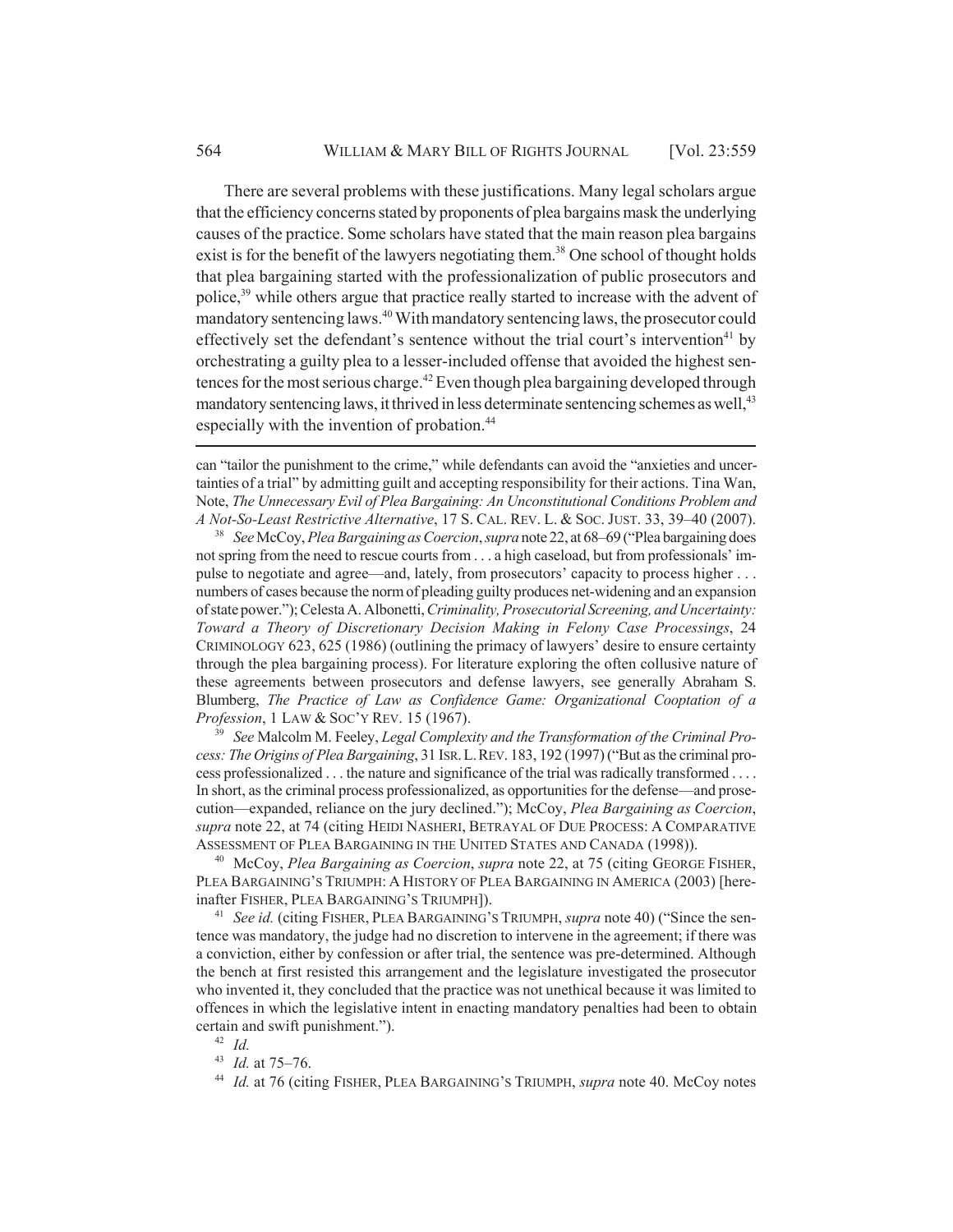#### *B. The Trial Penalty in Virginia*

To understand how the trial penalty functions in Virginia, it is first necessary to understand the state's criminal sentencing guidelines. Virginia's sentencing guidelines come from the Virginia Criminal Sentencing Commission, and their genesis can be traced back to a 1983 Governor's Task Force on unwarranted sentencing disparities.<sup>45</sup> Eventually, the Commission was formed in 1994 to "promulgate and oversee a voluntary sentencing guidelines system."46 The purpose of this system was to "achieve the goals of certainty, consistency, and adequacy of punishment with due regard to the seriousness of the offense, the dangerousness of the offender, deterrence of individuals from committing criminal offenses and the use of alternative sanctions."47

The guidelines give a range of recommended sentences, which is calculated by "computing the actual time-served distribution for similarly situated offenders, in terms of their conviction offense and prior criminal history, released from incarceration . . . [from] 1988 through 1992."<sup>48</sup> The midpoint of each defendant's sentencing range is calculated by taking the median time served for the middle two quartiles of similarly situated offenders and is subject to a wide variety of factors.<sup>49</sup> Virginia's guidelines, in contrast to other states, use a list-style scoring system to determine the appropriate sentencing range.<sup>50</sup> Whether the highly detailed<sup>51</sup> guidelines recommend that a defendant receives a prison sentence is determined by scoring a numerical range of characteristics about the defendant and the offense, totaling the points, and comparing the result against an established threshold value.<sup>52</sup> If the defendant's score exceeds a certain amount, the guidelines will suggest a prison sentence.<sup>53</sup> In other words, a higher

<sup>45</sup> RICHARD P.KERN, OVERVIEW OF VIRGINIA'S TRUTH-IN-SENTENCING SYSTEM 3, *available at* http:www.lhc.ca.gov/lhc/sentencing/KernAug06.pdf (last visited Dec. 1, 2014).

- <sup>47</sup> VA. CODE ANN. § 17.1-801 (2011).
- <sup>48</sup> *Id.* § 17.1-805 (2011).

<sup>49</sup> *Id.*

<sup>50</sup> BRIAN J. OSTROM ET AL., ASSESSING CONSISTENCY AND FAIRNESS IN SENTENCING: A COMPARATIVE STUDY IN THREE STATES 7, *available at* http://www.ncsc.org/~/media/files /pdf/services%20and%20experts/assessing%20consistency%20 -%20ostrom.ashx (last visited Dec. 1, 2014).

<sup>51</sup> "Virginia's more detailed system allows for greater flexibility in how the guidelines are to be applied (i.e., more voluntary), thus building in more opportunities for the exercise of appropriate discretion." *Id.* at 17.

<sup>52</sup> *Id.* at 13–14.

<sup>53</sup> *Id.*

that, while trial judges are now the ones empowered to offer probation, it was originally conceived as a "social work" program administered by prosecutors. *See id.* ("In crimes of low seriousness, prosecutors would charge defendants with indictable crimes, extract from them admissions of guilt, then promise not to proceed further with the cases if the defendants would promise to 'go forth and sin no more.'").

<sup>46</sup> *Id.* at 20.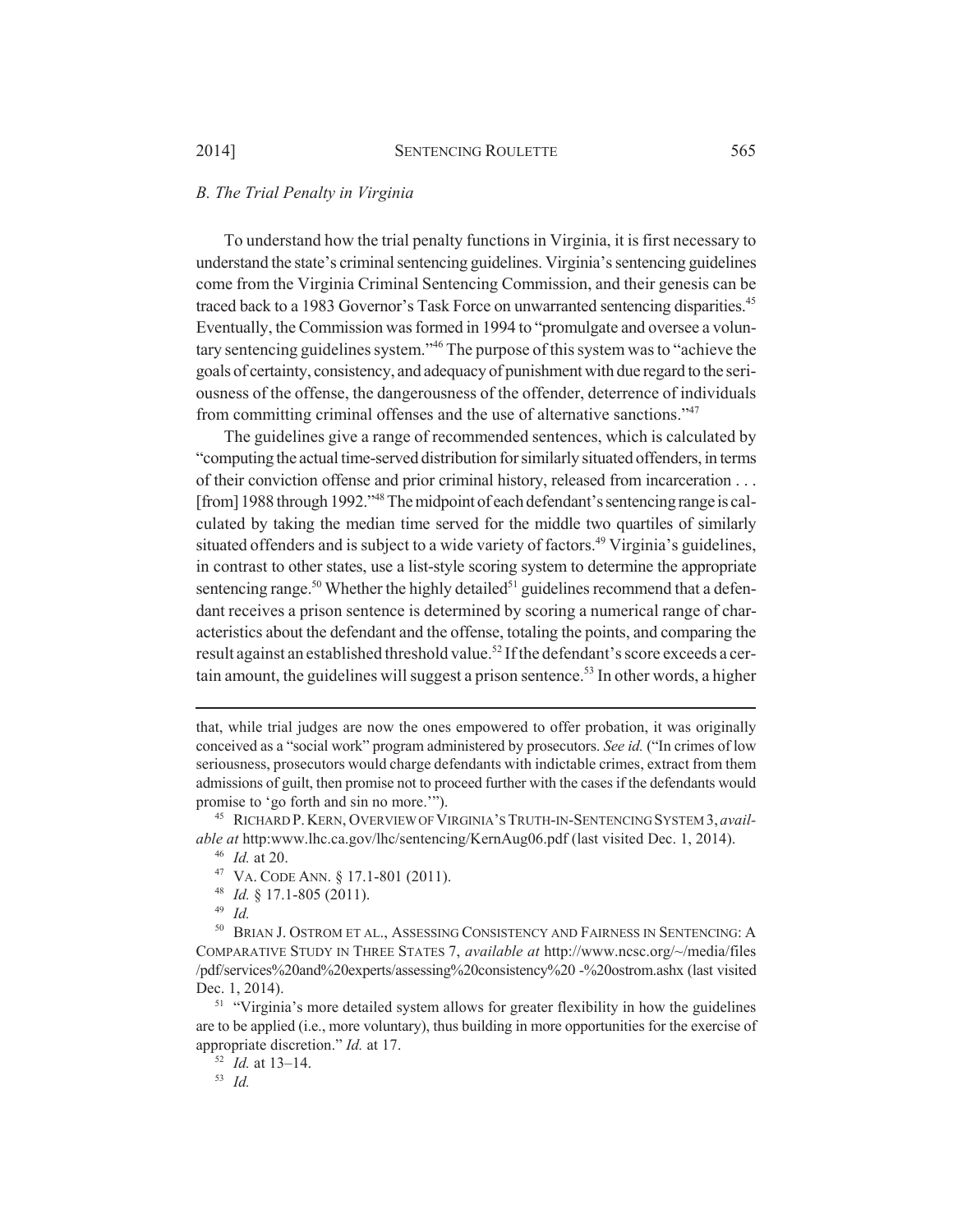score corresponds with a more severe sentence.<sup>54</sup> While compliance with the guideline recommendations is explicitly voluntary, completion of guideline worksheets is mandated by law.<sup>55</sup> Judges have to review the guidelines and sign the related worksheets.<sup>56</sup>

Unlike the policy in many states,<sup>57</sup> Virginia juries are tasked with sentencing after they have convicted a defendant.<sup>58</sup> The other states that employ jury sentencing are Arkansas,<sup>59</sup> Kentucky,<sup>60</sup> Missouri,<sup>61</sup> Oklahoma,<sup>62</sup> and Texas.<sup>63</sup> They are prohibited by statute from having access to the aforementioned sentencing guidelines, which the judge receives.<sup>64</sup> While the judge is not required to accept the jury's recommendation of a sentence, the judge usually accepts whatever the jury decides.<sup>65</sup> In fact, the judge

<sup>57</sup> *See* Jenia Iontcheva, *Jury Sentencing as Democratic Practice*, 89 VA. L. REV. 311, 314–15 (2003) ("Only six states currently employ jury sentencing in non-capital cases, down from thirteen in 1960. For decades, legal scholarship has been overwhelmingly skeptical toward the practice. Many commentators have cited jurors' lack of experience and expertise as the source of unwarranted sentencing disparities and irrational verdicts.").

<sup>58</sup> *See* VA.CODE ANN. § 19.2-295 (2011) ("[T]he term of confinement in the state correctional facility or in jail and the amount of fine, if any, of a person convicted of a criminal offense, shall be ascertained by the jury, or by the court in cases tried without a jury.").

<sup>59</sup> ARK.CODE ANN. § 5-4-103 (2010) ("If a defendant is charged with a felony and is found guilty of an offense by a jury, the jury shall fix punishment  $\dots$ .

<sup>60</sup> KY. REV. STAT. ANN. § 532.055 (West 2010) ("Upon return of a verdict of guilty . . . the court shall conduct a sentencing hearing before the jury, if such case was tried before a jury. In the hearing the jury will determine the punishment to be imposed within the range provided elsewhere by law.").

<sup>61</sup> MO. REV. STAT.  $\S$  557.036(3) (2013) ("If the jury at the first stage of a trial finds the defendant guilty of the submitted offense . . . The jury shall assess and declare the punishment as authorized by statute.").

 $62$  OKLA. STAT. ANN. tit. 22, § 926.1 (West 2010) ("In all cases of a verdict of conviction for any offense against any of the laws of the State of Oklahoma, the jury may, and shall upon the request of the defendant assess and declare the punishment in their verdict within the limitations fixed by law  $\dots$ .").

<sup>63</sup> TEX. CODE CRIM. PROC. ANN. art. 37.07(b) (West 2009) ("[I]n other cases where the defendant so elects in writing before the commencement of the voir dire examination of the jury panel, the punishment shall be assessed by the same jury . . . . If a finding of guilty is returned, the defendant may, with the consent of the attorney for the state, change his election of one who assesses the punishment.").

In all felony cases, other than Class 1 felonies, the court shall (i) have presented to it the appropriate discretionary sentencing guidelines worksheets and (ii) review and consider the suitability of the applicable discretionary sentencing guidelines established . . . In cases tried by a jury, the jury shall not be presented any information regarding sentencing guidelines.

VA. CODE ANN. § 19.2-298.01(A) (2011).

<sup>65</sup> *See* Nancy J. King, *How Different Is Death? Jury Sentencing in Capital and Non-Capital Cases Compared*, 2 OHIO ST.J.CRIM.L. 195, 197 (2004) ("In our study of three jury-sentencing

<sup>54</sup> *Id.*

<sup>55</sup> *Id.* at 6.

<sup>56</sup> *Id.*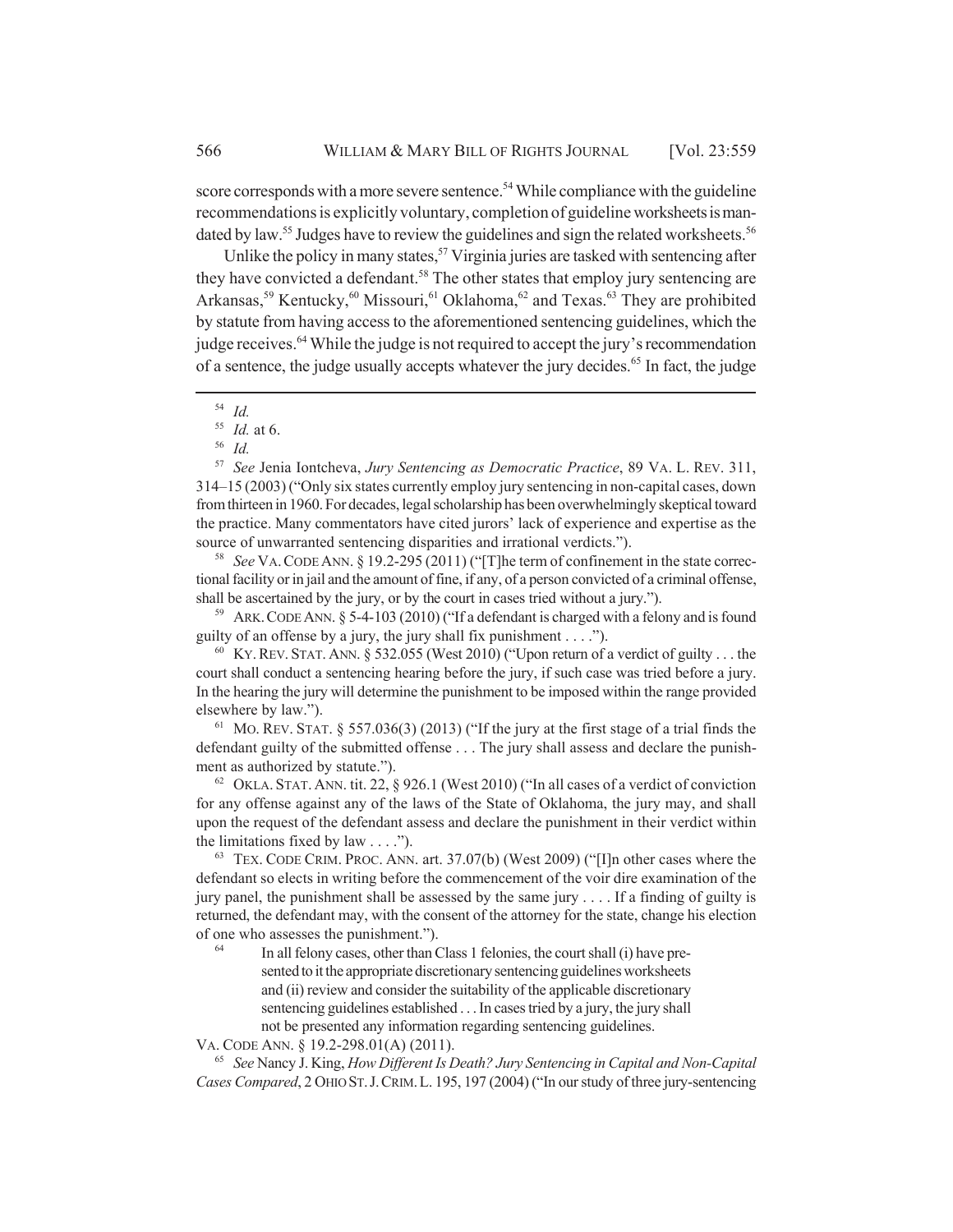must justify any departure from what the jury has decided in writing to the Virginia Criminal Sentencing Commission.<sup>66</sup>

This steadfast refusal to allow jurors access to the sentencing guidelines is a conscious choice made by Virginia lawmakers.<sup>67</sup> Because juries are often wildly unpredictable and can impose absurd sentences, many defendants are scared to take their cases before a jury.<sup>68</sup> The statistics on jury sentences prove defendants are right to be worried: in drug cases, sentences by juries in Virginia are on average four to fourteen years higher than those imposed by judges.<sup>69</sup> While judges have the ability to modify a sentence that the jury has recommended, they are usually hesitant to do so, only modifying less than one-quarter of recommended jury sentences.<sup>70</sup>

<sup>67</sup> Nancy J. King & Rosevelt L. Noble, *Felony Jury Sentencing in Practice: A Three-State Study*, 57 VAND.L.REV. 885, 910 (2004) ("According to those interviewed, the gap between sentences after jury trial and sentences that judges impose after the defendant waives jury trial is the product of deliberate policy choices by [Virginia] lawmakers."). King and Noble's analysis in this article also covers Kentucky and Arkansas, two of the other states besides Virginia to employ jury sentencing. *See generally id.* Their research finds that jury sentencing is also employed as a trial penalty in those states, as lawyers in Kentucky and Arkansas indicated that the sentence imposed by juries was generally much higher than that imposed by a prosecutor via plea bargain or a judge. *Id.* at 912–13. The focus on Virginia by this Note should not be taken to mean that the trial penalties in those states are somehow ethical or constitutional. Unlike in those states, however, Virginia explicitly states in its statute that juries may absolutely not see the same sentencing guidelines that judges receive. VA. CODE ANN. § 19.2-298.01(A) (2011).

<sup>68</sup> *See* King & Noble, *supra* note 67, at 910 ("[T]he prospect of jury sentencing was commonly described by interviewees in Virginia as providing an incentive for defendants to avoid jury trial. One prosecutor summed it up: 'Defense counsel will plead guilty rather than run the risk of being sentenced by the jury, it tends to force a plea.'" (footnotes omitted)).

<sup>69</sup> *Id.* at 923–24.

<sup>70</sup> VA. CRIMINAL SENTENCING COMM'N, 2012 ANNUAL REPORT 24 (2012), *available at* http://www.vcsc.virginia.gov/2012VCSCAnnualReport.pdf ("In cases of adults adjudicated by a jury, judges are permitted by law to lower a jury sentence. Typically, however, judges have chosen not to amend sanctions imposed by juries. In FY2012, judges modified 22% of jury sentences.").

states, trial judges did occasionally correct some of the worst jury excesses by reducing the jury's sentence. But this was reportedly rare in Arkansas and Kentucky, and in Virginia, reduction to the range recommended by the judicial sentencing guidelines was unusual.").

<sup>&</sup>lt;sup>66</sup> VA. CODE ANN. § 19.2-295(B) (2011) ("In any case in which a jury has fixed a sentence as provided in this chapter and the sentence is modified by the court pursuant to the authority contained within this chapter, the court shall file with the record of the case a written explanation of such modification including the cause therefor.") This is in stark contrast to the other states that use jury sentencing, as the fact that Virginia judges must justify to the legislature that controls their appointments and reappointments any deviation from the sentencing guidelines has the effect of making those guidelines much more binding upon the sentencing judge. *Cf.* ARK. CODE ANN. § 16-90-804(a) (West 2010) ("The trial court may deviate from the presumptive sentence without providing a written justification.").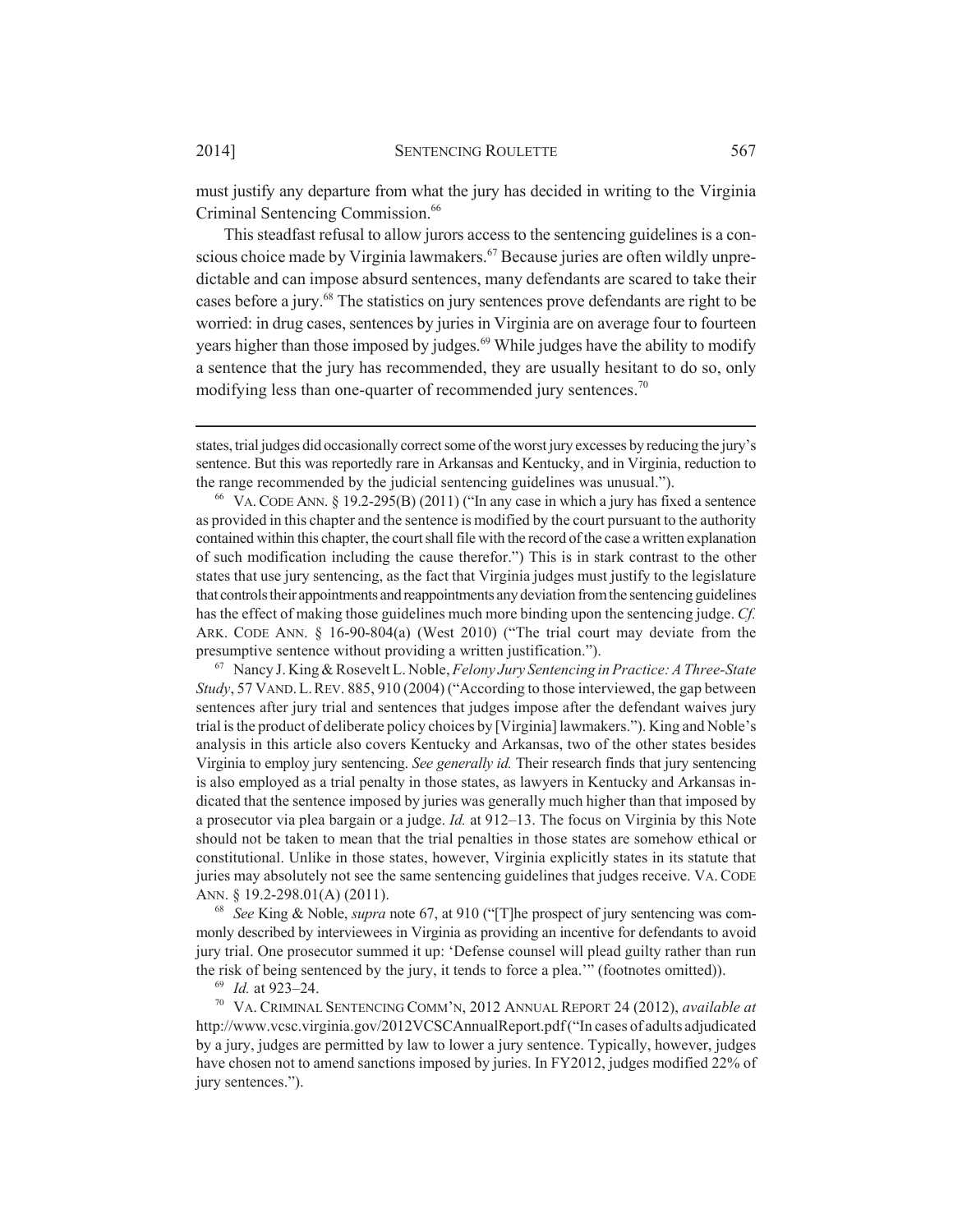Sadly, it seems clear that the trial penalty is achieving its intended purpose.<sup>71</sup> According to the 2012 Virginia Criminal Sentencing Report, just over one percent of sentences are imposed by a jury, while about ten percent are imposed by a judge.<sup>72</sup>

### II. ANALYSIS

## *A. Overview of the Supreme Court Jurisprudence in Sentencing and Plea Bargaining Related to the Unconstitutional Conditions Doctrine*

According to the Supreme Court, the unconstitutional conditions doctrine "vindicates the Constitution's enumerated rights by preventing the government from coercing people into giving them up."73 Professor Richard Epstein states that the doctrine of unconstitutional conditions provides that "even if a state has absolute discretion to grant or deny a privilege or benefit, it cannot grant the privilege subject to conditions that improperly 'coerce,' 'pressure,' or 'induce' the waiver of constitutional rights."74 Stated another way, "[the] government may not grant a benefit on the condition that the beneficiary surrender a constitutional right, even if the government may withhold that benefit altogether."<sup>75</sup> In other words, it holds the proverbial carrot and stick in equal regard—the government may not do indirectly through incentive what it cannot do directly through force or punishment.

In the past, the Supreme Court has struck down unconstitutional conditions on government benefits, $\frac{7}{6}$  unemployment compensation, $\frac{7}{7}$  tax exemptions, $\frac{7}{6}$  public

<sup>71</sup> *See supra* note 67 and accompanying text.

<sup>72</sup> VA. CRIMINAL SENTENCING COMM'N, *supra* note 70, at 22.

<sup>73</sup> Koontz v. St. Johns River Water Mgmt. Dist., 133 S. Ct. 2586, 2594 (2013).

<sup>74</sup> Richard A. Epstein, Foreword, *Unconstitutional Conditions, State Power, and the Limits of Consent*, 102 HARV. L. REV. 5, 6–7 (1988).

<sup>75</sup> Kathleen M. Sullivan, *Unconstitutional Conditions*, 102 HARV. L. REV. 1413, 1415 (1989).

<sup>76</sup> *See, e.g.*, Agency for Int'l Dev. v. Alliance for Open Soc'y Int'l, Inc., 133 S. Ct. 2321, 2324–25, 2332 (2013) (holding that Congress could not force non-governmental organizations to have policies that explicitly oppose prostitution and sex trafficking as a condition of receiving funding to combat HIV); Shapiro v. Thompson, 394 U.S. 618, 621–22 (1969) (striking down a Connecticut statute that imposed a one-year waiting period on new residents before they could receive welfare because it infringed on the constitutional right to travel).

<sup>77</sup> *See* Sherbert v. Verner, 374 U.S. 398 (1963) (holding that South Carolina could not constitutionally apply eligibility provisions of unemployment compensation statute so as to deny benefits to claimant who had refused employment because her religious beliefs would not allow her to work on Saturday).

<sup>78</sup> *See* Speiser v. Randall, 357 U.S. 513 (1958) (holding that California could not force the potential recipients of a tax exemption to swear that they do not advocate the overthrow of the United States government by force, violence, or other unlawful means as a condition of obtaining the exemption).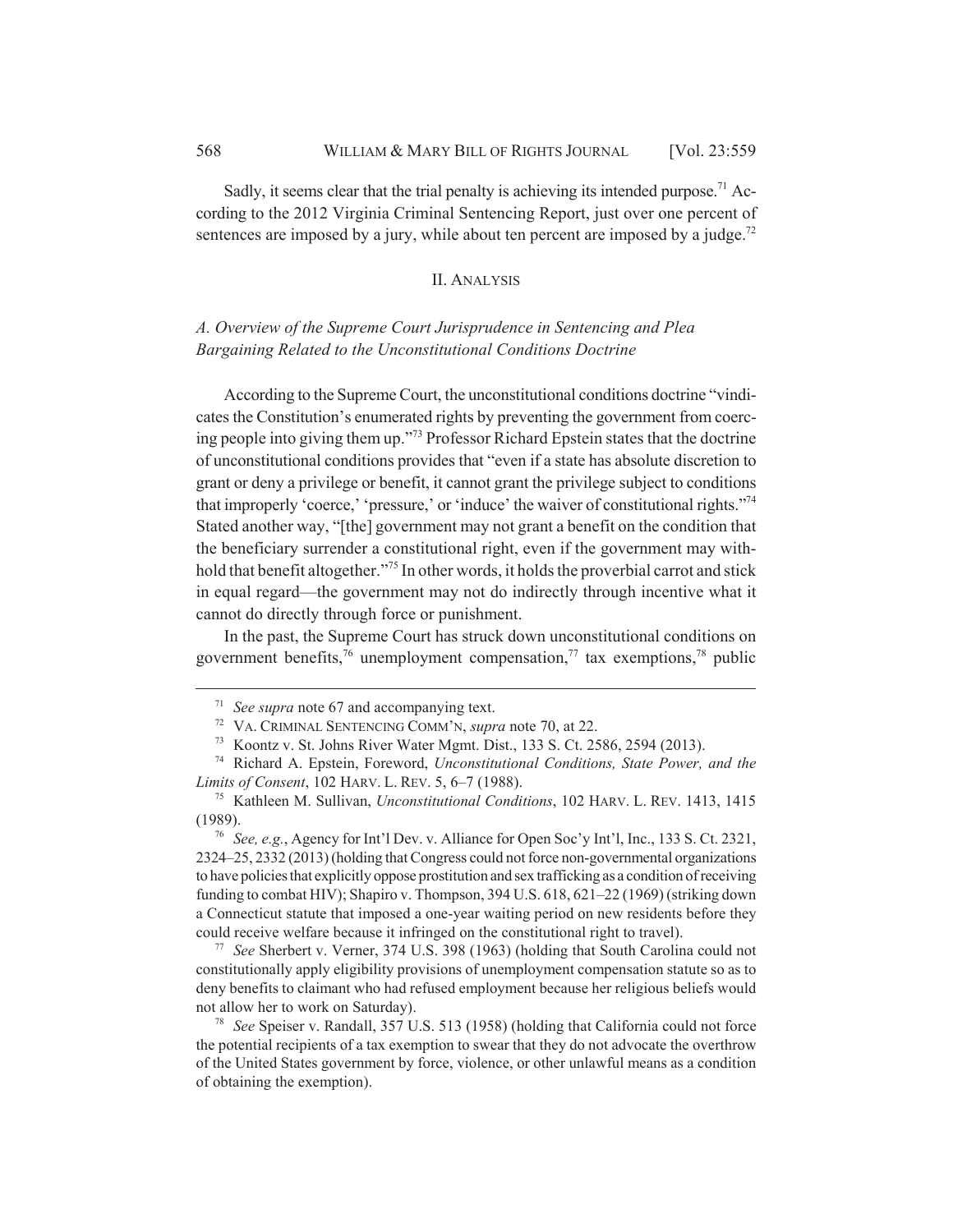employment,<sup>79</sup> bar admissions,  $80$  and mailing privileges. <sup>81</sup> It has also applied the doctrine liberally in the eminent domain field, $82$  limiting the government's power of coercion in that area $83$ 

<sup>79</sup> *See, e.g.*, Pickering v. Bd. of Educ. of Twp. High Sch. Dist. 205, Will Cty., 391 U.S. 563, 565 (1968) (holding that a public school could not force a schoolteacher to relinquish his First Amendment right to speak critically about school funding policy as a condition of continued employment); Keyishian v. Bd. of Regents of Univ. of N.Y., 385 U.S. 589, 609–10 (1967) (holding that New York educational officials could not force teachers to disavow the Communist party as a condition of acquiring and maintaining employment in the public school systems); Elfbrandt v. Russell, 384 U.S. 11, 19 (1966) (holding that Arizona could not condition public employment on the disavowing of the Communist party); Baggett v. Bullitt, 377 U.S. 360, 379–80 (1964) (holding that Washington could not force teachers to take an oath of loyalty to the United States and disavow the Communist party as a condition of employment).

<sup>80</sup> *See, e.g.*, Baird v. State Bar of Ariz., 401 U.S. 1, 8 (1971) (holding that Arizona could not force a potential lawyer to state she had never been a member of the Communist party as a condition of receiving a license to practice law); Konigsberg v. State Bar of Cal., 353 U.S. 252, 273–74 (1957) (holding that California could not refuse to certify a potential lawyer to practice law based on the inference that he was not of good moral character simply because of his past membership in the Communist Party).

<sup>81</sup> *See, e.g.*, Blount v. Rizzi, 400 U.S. 410, 421–22 (1971) (holding that the Postmaster General could not halt use of mail for commerce on the basis of alleged obscenity); Hannegan v. Esquire, Inc., 327 U.S. 146, 158–59 (1946) (holding that the Postmaster General could not deny a magazine a subsidized second-class license to send mail solely on the basis that the Postmaster did not believe that the magazine contributed to the public good).

<sup>82</sup> *See* Koontz v. St. Johns River Water Mgmt. Dist., 133 S. Ct. 2586, 2591 (2013) (holding that a Florida zoning district could not evade limitations of the unconstitutional conditions doctrine by conditioning approval of a land use permit on landowner's funding of offsite mitigation projects on public lands); Dolan v. City of Tigard, 512 U.S. 374, 385 (1994) ("Under the well-settled doctrine of 'unconstitutional conditions,' the government may not require a person to give up a constitutional right—here the right to receive just compensation when property is taken for a public use—in exchange for a discretionary benefit conferred by the government [with] little or no relationship to the property." (citing Perry v. Sindermann, 408 U.S. 593 (1972); *Pickering*, 391 U.S. at 568)); Nollan v. Cal. Coastal Comm'n, 483 U.S. 825, 841–42 (1987) (holding that the California Coastal Commission could not condition a grant of permission to rebuild a house on the property owners' consent to allow the public an easement across the beachfront property without just compensation).

<sup>83</sup> The Supreme Court has also made it clear that, when considering eminent domain cases, it makes no distinction between conditions precedent and conditions subsequent to the taking. In other words, it seems fair to state the timeline of coercion is not all that relevant to deciding its constitutionality. *See Koontz*, 133 S. Ct. at 2596 ("[I]nvalidating regulation that required the petitioner to give up a constitutional right 'as a condition precedent to the enjoyment of a privilege'" (citing Frost & Frost Trucking Co. v. R.R. Comm'n of Cal., 271 U.S. 583, 592–93 (1926))); *id.* ("[I]nvalidating statute 'requiring the corporation, as a condition precedent to obtaining a permit to do business within the State, to surrender a right and privilege secured to it by the Constitution'" (citing S. Pac. Co. v. Denton, 146 U.S. 202, 207 (1892))); *id.* ("The government cannot sidestep constitutional protections merely by rephrasing its decision from 'only if' to 'not unless.'" (quoting Flower Mound v. Stafford Estates Ltd. P'ship, 135 S.W.3d 620, 639 (Tex. 2004)) (internal quotation marks omitted)).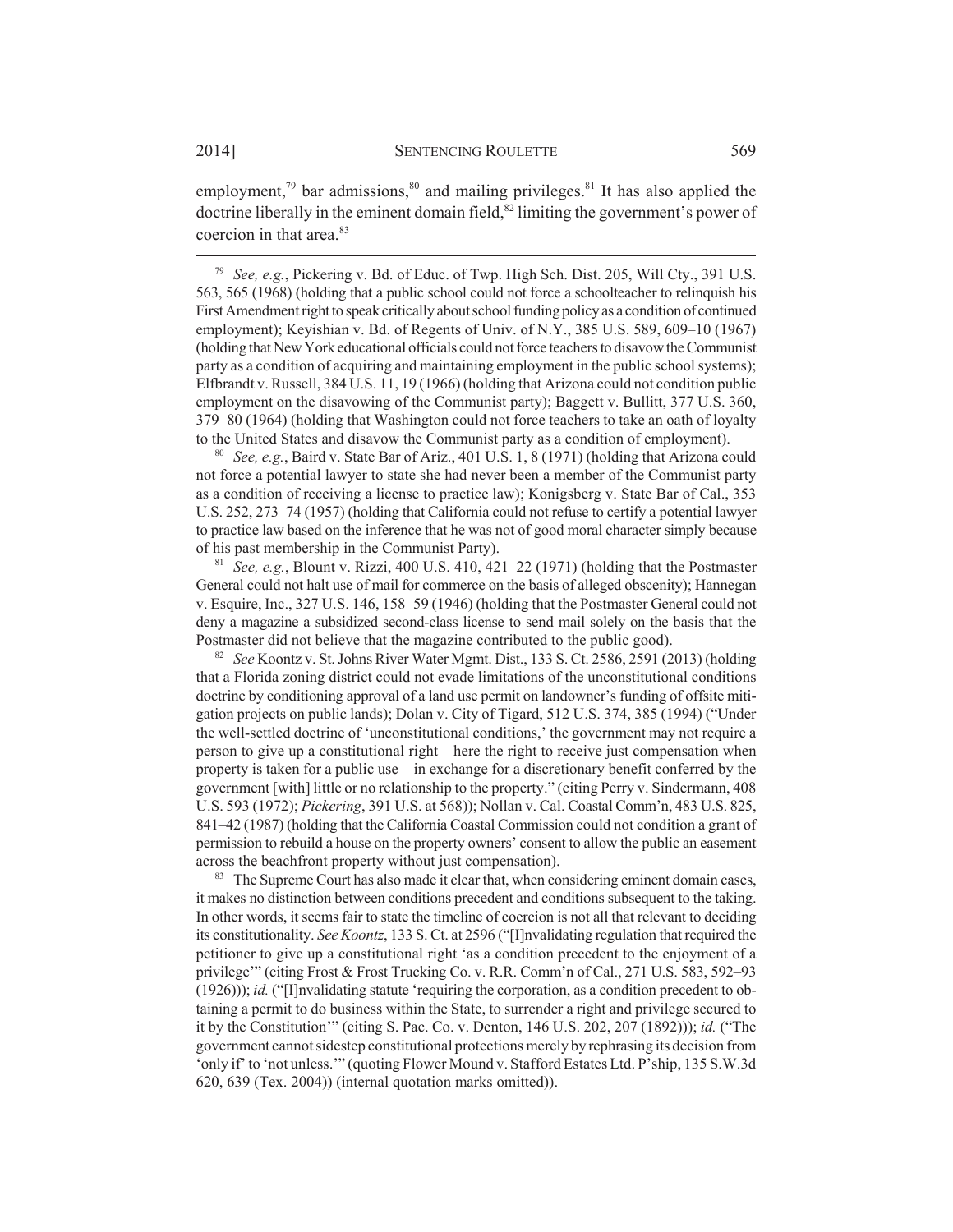To apply the constitutional conditions doctrine in this area, this Note must identify which right the government is violating and how they are violating it. First and foremost, the obvious right in question is the right to a trial by jury found in the Sixth Amendment of the United States Constitution.<sup>84</sup> The Sixth Amendment states: "In all criminal prosecutions, the accused shall enjoy the right to a speedy and public trial, by an impartial jury of the State and district wherein the crime shall have been committed."85 Of course, there is waiver of nearly all of the Sixth Amendment guarantees if the defendant pleads guilty instead of opting for a bench trial.<sup>86</sup> This Note, however, focuses specifically on the suppression of the constitutional right to a jury trial, not on the constitutionality of the plea bargaining system as a whole.

On its face, it seems obvious that the unconstitutional conditions problem applies to plea bargaining.<sup>87</sup> After all, the government is clearly attempting to coerce the criminal defendant into surrendering his or her right to a trial by jury by implementing a system that ensures defendants who go to trial run the risk of receiving a severely inflated sentence.<sup>88</sup> However, citing concerns about judicial economy, the Supreme Court has been hesitant to explicitly apply the unconstitutional conditions doctrine to plea bargaining.89 With this being said, however, the Supreme Court has expressed concerns about the coercing of certain criminal defendants into making a guilty plea.<sup>90</sup>

On one level, the Court recognizes that an obviously (and physically) coerced guilty plea is never valid.<sup>91</sup> Even without physical coercion, the Court has struck

<sup>84</sup> U.S. CONST. amend. VI.

<sup>85</sup> *Id.*; *see also* Duncan v. Louisiana, 391 U.S. 145, 161–62 (incorporating the Sixth Amendment's guarantee to a jury trial against the states through the Fourteenth Amendment's Due Process Clause).

<sup>&</sup>lt;sup>86</sup> By pleading guilty, a defendant waives the right to a speedy and public trial, the right to confront the witnesses against him or her, the right to have compulsory process for obtaining witnesses in his or her favor, and the right to have the assistance of legal counsel for his defense. *See* U.S. CONST. amend. VI. It is also possible that he or she is waiving his or her Fourth Amendment protection against illegal searches and seizures. *See* U.S. CONST. amend. IV.

<sup>87</sup> *See* Mitchell N. Berman, *Coercion Without Baselines: Unconstitutional Conditions in Three Dimensions*, 90 GEO. L.J. 1, 98 (2001) ("Plea bargains present a classic unconstitutional conditions problem. Roughly formalized, the proposal looks something like this: If you waive your right to trial, then you will receive a punishment of no more than *y*; if you exercise your right to trial, then it is not the case that you will receive a punishment of no more than *y*. (If you exercise your right and are acquitted, then you will, of course, receive no punishment; if you exercise your right and are convicted, then you will receive punishment of  $y+n$ .) The question is whether the proposal constitutes coercion. Many commentators think it may.").

<sup>88</sup> *Id.* at 98–99.

<sup>89</sup> *See* Thomas R. McCoy & Michael J. Mirra, *Plea Bargaining as Due Process in Determining Guilt*, 32 STAN. L. REV. 887, 888 (1980).

<sup>90</sup> *See infra* notes 109–10 and accompanying text.

<sup>91</sup> *See, e.g.*, Pennsylvania *ex rel.* Herman v. Claudy, 350 U.S. 116, 119–22 (1956) (holding that a guilty plea coerced by state trooper grabbing defendant's neck and threatening to choke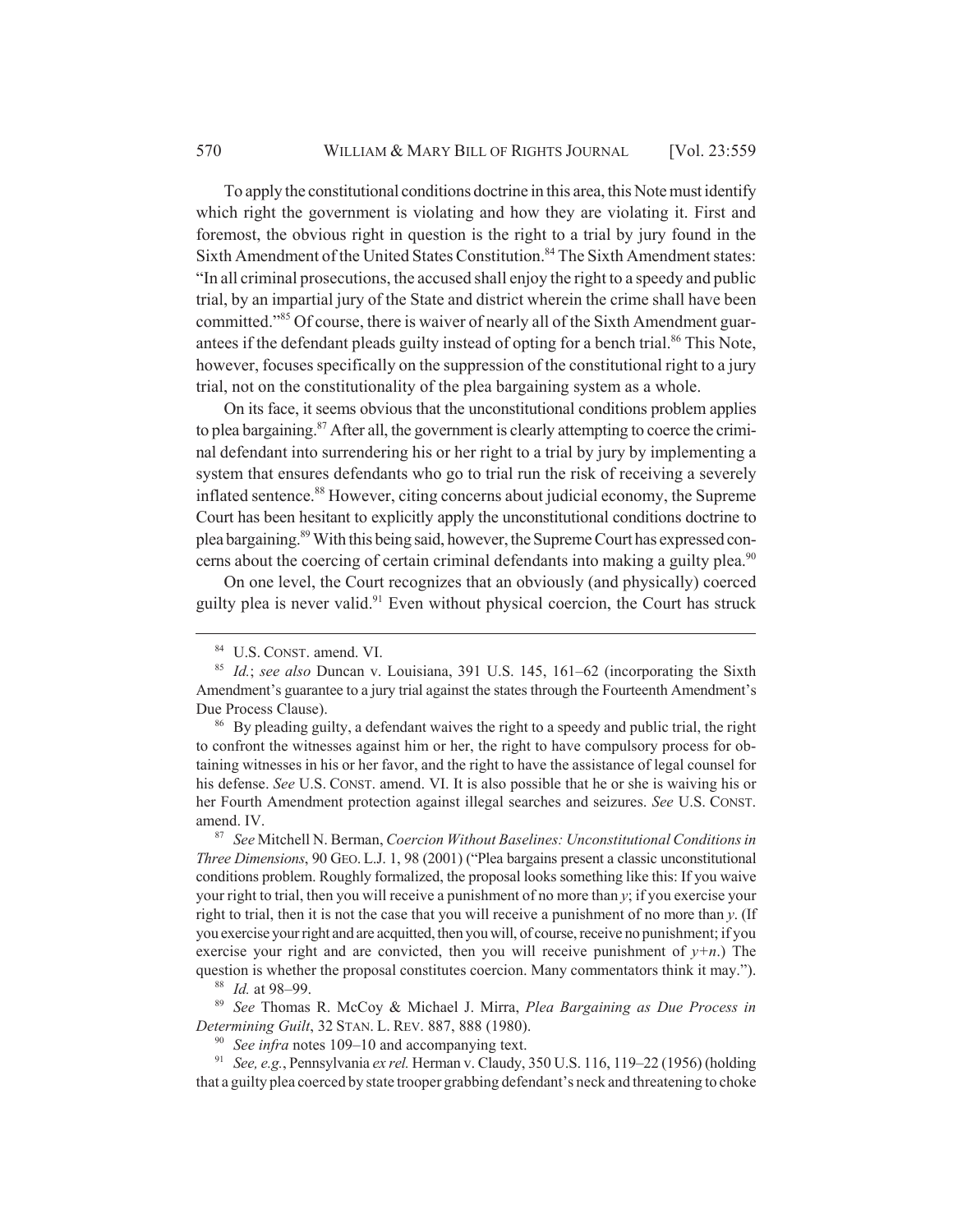#### 2014] SENTENCING ROULETTE 571

down sentencing schemes that unconstitutionally suppress defendants' constitutional rights.<sup>92</sup> In the 1960s, the Court condemned practices that needlessly imposed a trial penalty upon criminal defendants.93 In *Griffin v. California*, the Court struck down California's "comment rule," which held that, "in any criminal case, whether the defendant testifies or not, his failure to explain or to deny by his testimony any evidence or facts in the case against him may be commented upon by the court and by counsel, and may be considered by the court or the jury.<sup>394</sup> The majority struck down the constitutional provision, stating that the "comment rule" was "a penalty imposed by courts for exercising a constitutional privilege."95 In supporting this assertion, the Court noted that the "comment rule" discouraged the invocation of the Fifth Amendment privilege against self-incrimination by "making its assertion costly."96 The conclusion was based in part upon the Court's observations that the inference of guilt gleaned from a defendant's refusal to testify "is not always so natural or irresistible,"97 and that California's practice was a "remnant of the 'inquisitorial system of criminal justice.'"<sup>98</sup>

In another 1960s case, *United States v. Jackson*, 99 the Court heard a challenge to the Federal Kidnapping Act, which allowed juries, but not judges, to sentence a kidnapping defendant to death if a jury found that the defendant did not release the victim unharmed.100 Indeed, the Court acknowledged that "the defendant's assertion of the right to jury trial may cost him his life, for the federal statute authorizes the jury—and only the jury—to return a verdict of death."101 The Court questioned "whether the Constitution permits the establishment of such a death penalty, applicable only to those defendants who assert the right to contest their guilt before a jury."102 The Court also acknowledged that the "inevitable effect of any such provision, is, of course, to discourage assertion of the Fifth Amendment right not to plead guilty and to deter exercise of the Sixth Amendment right to demand a jury trial."103 The Court rejected the government's argument that, "because the Act thus operates 'to mitigate the severity of punishment,' it is irrelevant that it 'may have the incidental effect of inducing defendants not to contest in full measure.'"104 The Court then stated that, no matter

<sup>93</sup> *Id.*

<sup>96</sup> *Id.*

<sup>98</sup> *Id.* at 614 (citing Murphy v. Waterfront Comm'n, 378 U.S. 52, 55 (1964)).

him and harm the safety of defendant's family if he did not confess violated defendant's Due Process rights).

<sup>92</sup> *See* Griffin v. California, 380 U.S. 609, 615 (1965).

<sup>94</sup> *Id.* at 609–10 (quoting CAL. CONST. art. I, § 13, para. 7 (1934) (repealed 1974)).

<sup>95</sup> *Id.* at 614.

<sup>97</sup> *Id.* at 614–15.

<sup>&</sup>lt;sup>99</sup> 390 U.S. 570 (1968).

<sup>100</sup> *Id.* (citing 18 U.S.C. § 1201(a) (1966), *amended by* Pub. L. No. 92-539, 86 Stat. 1072 (1972)).

<sup>101</sup> *Id.* at 572.

<sup>102</sup> *Id.* at 581.

<sup>&</sup>lt;sup>103</sup> *Id.* (footnote omitted).

<sup>104</sup> *Id.* at 582.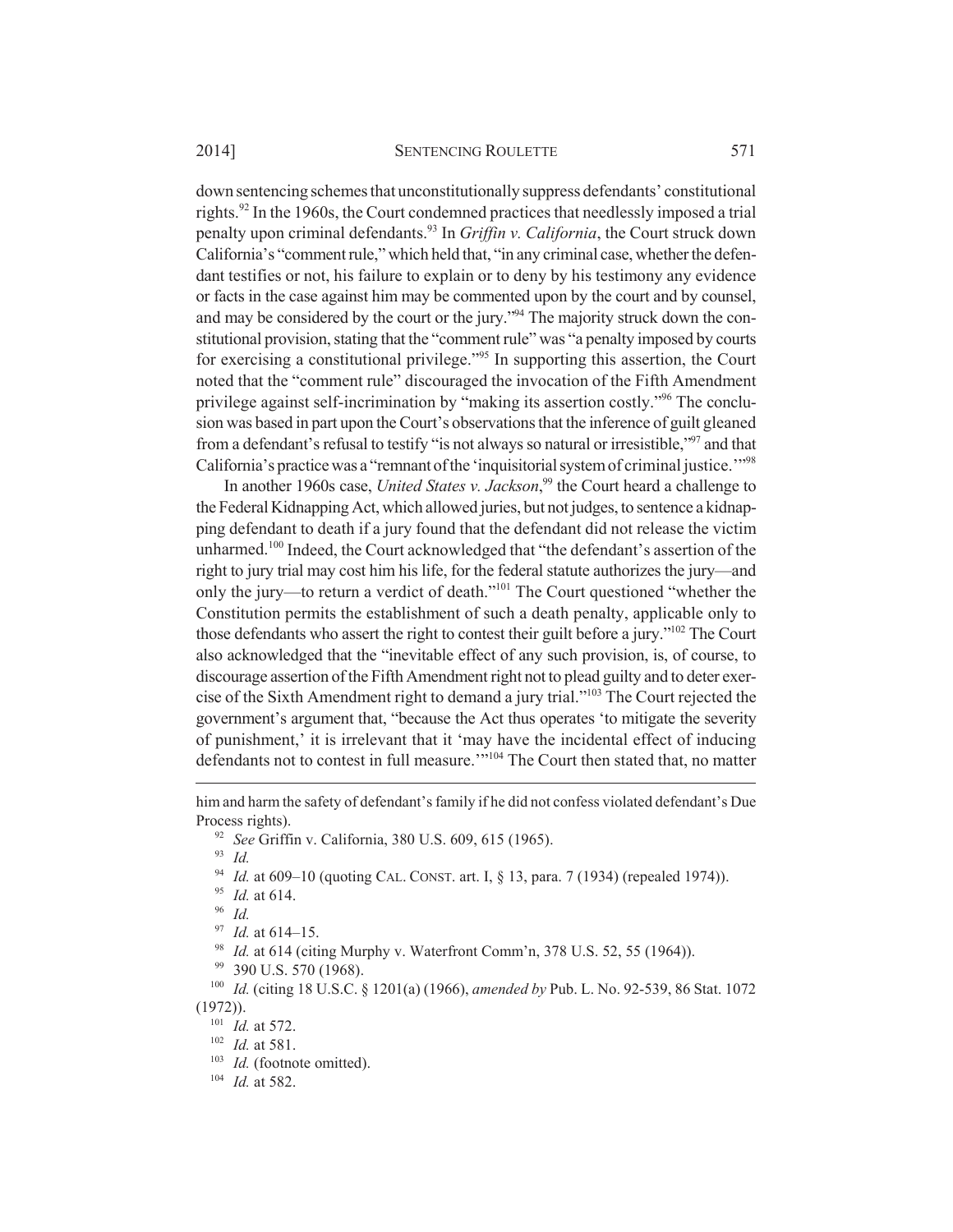what the objectives of Congress were in creating the statute, they could not "be pursued by means that needlessly chill the exercise of basic constitutional rights."105

With the start of the 1970s, however, the Supreme Court seemed to begin a more hands-off approach to plea bargaining. In *Brady v. United States*,<sup>106</sup> the Supreme Court took up a case from a defendant that claimed he was coerced into pleading guilty in order to avoid a possible death sentence from a jury.<sup>107</sup> Looking at the bare requirements of the Fifth Amendment's Due Process Clause, the *Brady* Court concluded that Brady's waiver of a jury trial was valid because it was made knowingly and intelligently, "with sufficient awareness of the relevant circumstances and likely consequences."108

Although the Court worried that "if the encouragement of guilty pleas by offers of leniency substantially increased the likelihood that defendants, advised by competent counsel, would falsely condemn themselves,"109 the Court seemed to ignore the unconstitutional conditions doctrine entirely.110 With that said, however, the Court

<sup>110</sup> The real difficulty striking down a criminal sentencing system because it encourages innocent people to plead guilty is proving that it actually happens, as relevant evidence will at most times be anecdotal, rather than statistical in nature. *See, e.g.*, *Know the Cases: John Dixon*, INNOCENCE PROJECT, http://www.innocenceproject.org/Content/John\_Dixon.php (last visited Dec. 1, 2014) (describing the story of a defendant who pleaded guilty to rape for fear of receiving a harsher sentence at trial and was later exonerated by DNA evidence after a decade in prison). That fact, however, has not stopped some social scientists from conducting research in this area. In a 2005 study, a psychology professor created a scenario in which students were accused of working together to solve logic problems after being forbidden from doing so. Melissa B. Russano, et al., *Investigating True and False Confessions Within a Novel Experimental Paradigm*, 16 PSYCHOL. SCI. 481, 483 (2005). Some students accused were actually guilty, as confederates in the experiment had convinced them to break this cardinal rule, but some students were not. *Id.* The professor told the students that they would merely be required to return to retake the test at a later date, if they confessed, but that those who refused would be subjected to unknown consequences to be decided at a later date. *Id.* Faced with these facts, eightyseven percent of the students who cheated confessed, but a remarkable forty-three percent of the innocent students falsely confessed. *Id.* at 484. In 2011, another professor conducted a similar study, but made it clear that students that did not admit to cheating would go before a review board of ten to twelve people where "'the majority of students, like 80–90%, are usually found guilty.'" Lucian E. Dervan & Vanessa A. Edkins, *The Innocent Defendant's Dilemma: An Innovative Empirical Study of Plea Bargaining's Innocence Problem*, 103 J. CRIM.L.&CRIMINOLOGY 1, 28, 32 (2012). Students who admitted to cheating would merely lose their promised compensation for participating in the study, while those who maintained their innocence and were "convicted" of cheating would have to undergo a mandatory semesterlong ethics course meeting for three hours per week. *Id.* at 31–32. The study found that sixtyone percent of the innocent students confessed to an infraction they did not commit. *Id.* at 38.

<sup>105</sup> *Id.*

<sup>106 397</sup> U.S. 742 (1970).

<sup>&</sup>lt;sup>107</sup> *Id.* at 744. Without a jury conviction, Brady could do no worse than serving life in prison. *Id.* at 749.

<sup>108</sup> *Id.* at 748.

<sup>109</sup> *Id.* at 758.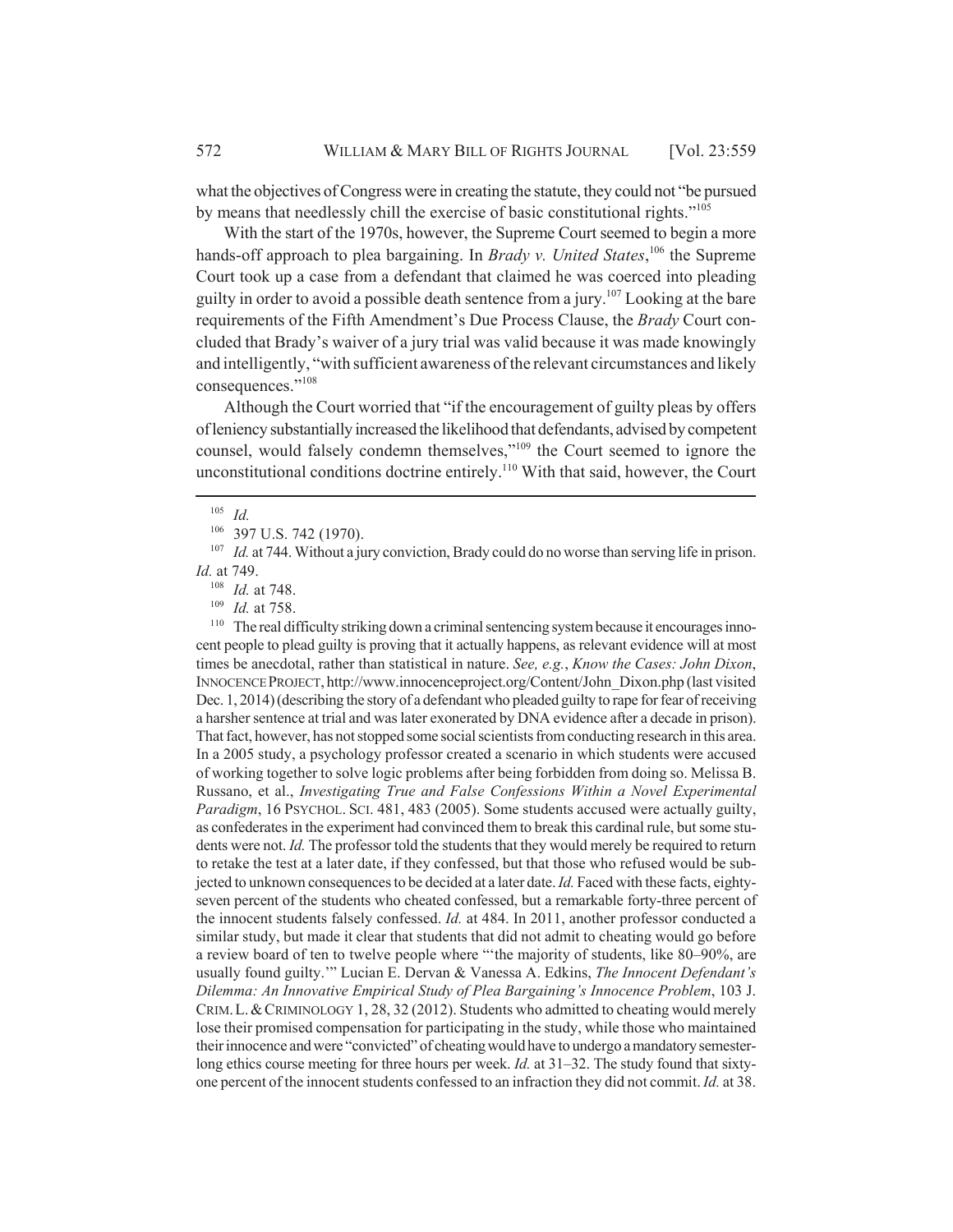distinguished Brady's case from the situation in *Jackson*, and did not overrule that case.111 As the Court stated:

> *Jackson* prohibits the imposition of the death penalty under § 1201(a), but that decision neither fashioned a new standard for judging the validity of guilty pleas nor mandated a new application of the test theretofore fashioned by courts and since reiterated that guilty pleas are valid if both "voluntary" and "intelligent."112

The Court further rejected the notion "that guilty plea convictions hold no hazards for the innocent or that the methods of taking guilty pleas presently employed in this country are necessarily valid in all respects,"<sup>113</sup> and warned that "[plea bargains are] no more foolproof than full trials to the court or to the jury."114 The Court in *Santobello v. New York*<sup>115</sup> again affirmed the practice of plea bargaining a year later.<sup>116</sup>

In the past decade, the Court has been more willing to get itself involved in plea bargaining cases. In the 2011 companion cases of *Missouri v. Frye*<sup>117</sup> and *Lafler v.* Cooper,<sup>118</sup> the Supreme Court explicitly accepted the plea bargaining system as a reality of modern criminal justice,<sup>119</sup> while extending constitutional protections for defendants during negotiations. It could be said that the Supreme Court has indicated an increasing willingness to get involved in the process of plea negotiations, if not the actual results of those negotiations.<sup>120</sup> Some, including Justice Scalia, have been critical of this approach.121 In *Lafler*, the Supreme Court stated that the defendant's

<sup>119</sup> *Frye*, 132 S. Ct. at 1407 ("'[Plea bargaining] is not some adjunct to the criminal justice system; it *is* the criminal justice system.'"(quoting Robert E. Scott & William J. Stuntz, *Plea Bargaining as Contract*, 101 YALE L.J. 1909, 1912 (1992))).

<sup>120</sup> *See id.* ("Because our [ ][criminal justice system] 'is for the most part a system of pleas, not a system of trials,' it is insufficient simply to point to the guarantee of a fair trial as a backstop that inoculates any errors in the pretrial *process*." (emphasis added) (internal citations omitted) (citing *Lafler*, 132 S. Ct. at 1388)).

<sup>121</sup> *See Lafler*, 132 S. Ct. at 1391–92 (Scalia, J., dissenting) ("With [this case and the *Missouri v. Frye* decision], the Court today opens a whole new field of constitutionalized

<sup>111</sup> *Brady*, 397 U.S. at 747 ("Plainly, it seems to us, *Jackson* ruled neither that all pleas of guilty encouraged by the fear of a possible death sentence are involuntary pleas nor that such encouraged pleas are invalid . . . .").

<sup>112</sup> *Id.* (citing Boykin v. Alabama, 395 U.S. 238, 242 (1969)).

<sup>113</sup> *Id.* at 757–58.

<sup>114</sup> *Id.* at 758.

<sup>115</sup> 404 U.S. 257 (1971).

<sup>116</sup> *See id.* at 260 ("The disposition of criminal charges by agreement between the prosecutor and the accused, sometimes loosely called 'plea bargaining,' is an essential component of the administration of justice. Properly administered, it is to be encouraged. If every criminal charge were subjected to a full-scale trial, the States and the Federal Government would need to multiply by many times the number of judges and court facilities.").

<sup>117</sup> 132 S. Ct. 1399 (2012).

<sup>118</sup> 132 S. Ct. 1376 (2012).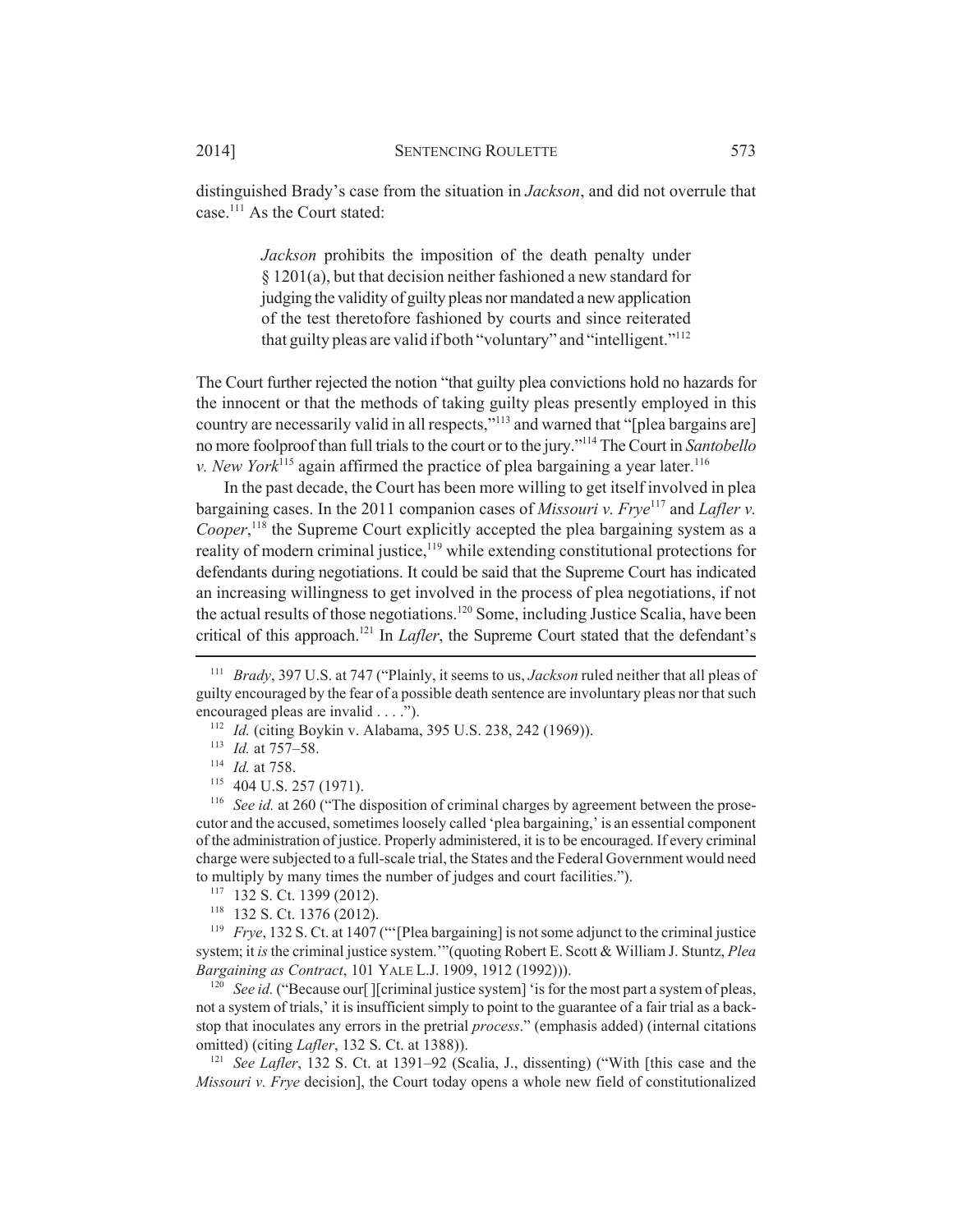"counsel was deficient when he advised respondent to reject the plea offer on the grounds he could not be convicted at trial."122 Applying *McMann v. Richardson*, 123 Hill v. Lockhart,<sup>124</sup> and *Strickland v. Washington*,<sup>125</sup> the Court ordered that the case be remanded so that the prosecution could offer the defendant the plea bargain again,  $126$ vacating a Sixth Circuit remedy that merely imposed upon the defendant the sentence to which he would have agreed to take in the deal.<sup>127</sup>

## *B. The Case for Fixing Virginia's Criminal Sentencing System*

The obvious query, then, is whether Virginia is doing something differently from the other cases in which plea bargaining issues have come before the Supreme Court. This Note holds that Virginia's system is distinguishable from those cases for two major reasons: one obvious, and one subtle.

Unusually among the states, Virginia's criminal sentencing practices do not impose the trial penalty solely upon the ability of defendants to invoke their trial rights; rather, it specifically targets the defendant's incentive to invoke his or her *jury* trial rights.128 Indeed, while Virginia judges can be unpredictable, and sometimes do sentence defendants quite harshly, $129$  the advent of the sentencing guidelines has made sentencing somewhat predictable, and a sentence from a judge at trial is often comparable to what a defendant's lawyer could negotiate for his or her client.<sup>130</sup> In other words, the current system does not dissuade defendants from *all* trials as much as it discourages *jury* trials.

At first glance, this makes Virginia's criminal sentencing system seem less problematic than that of other states. If the state is specifically only targeting jury trials,

<sup>129</sup> *See, e.g.*, Louis Hansen, *Life Times Six*, PILOTONLINE.COM (Nov. 3, 2013), http:// hamptonroads.com/blount. In 2006, a Norfolk Circuit Court judge sentenced fifteen-year-old Travion Blount to 118 years in prison after Blount and two older co-defendants robbed three juveniles at a house party at gunpoint. *Id.* No shots were fired, and no one was injured. *Id.* Blount's co-defendants received sentences of ten and thirteen years after pleading guilty. *Id.* Some experts think Blount is currently serving the harshest sentence ever imposed upon an American teenager for a crime not involving murder. *Id.*

<sup>130</sup> Logically, the judge, prosecutors, and defense attorneys see the same set of guidelines, and the attorneys know from experience what each offense is "worth." *See* Di Luca, *supra* note 32, at 21.

criminal procedure: plea-bargaining law . . . . The Court now moves to bring perfection to the alternative in which prosecutors and defendants have sought relief.").

<sup>122</sup> *Id.* at 1384.

<sup>123</sup> 397 U.S. 759 (1970).

<sup>124</sup> 474 U.S. 52 (1985).

<sup>&</sup>lt;sup>125</sup> 466 U.S. 668 (1984).

<sup>126</sup> *Lafler*, 132 S. Ct. at 1391.

 $\frac{127}{128}$  *Id.* 

<sup>128</sup> *See* King & Noble, *supra* note 67, at 889 ("[A]pprehension about a severe sentence by a jury deters defendants from insisting on trial by jury, funneling defendants to guilty pleas, or, in Virginia, to pleas and bench trials.").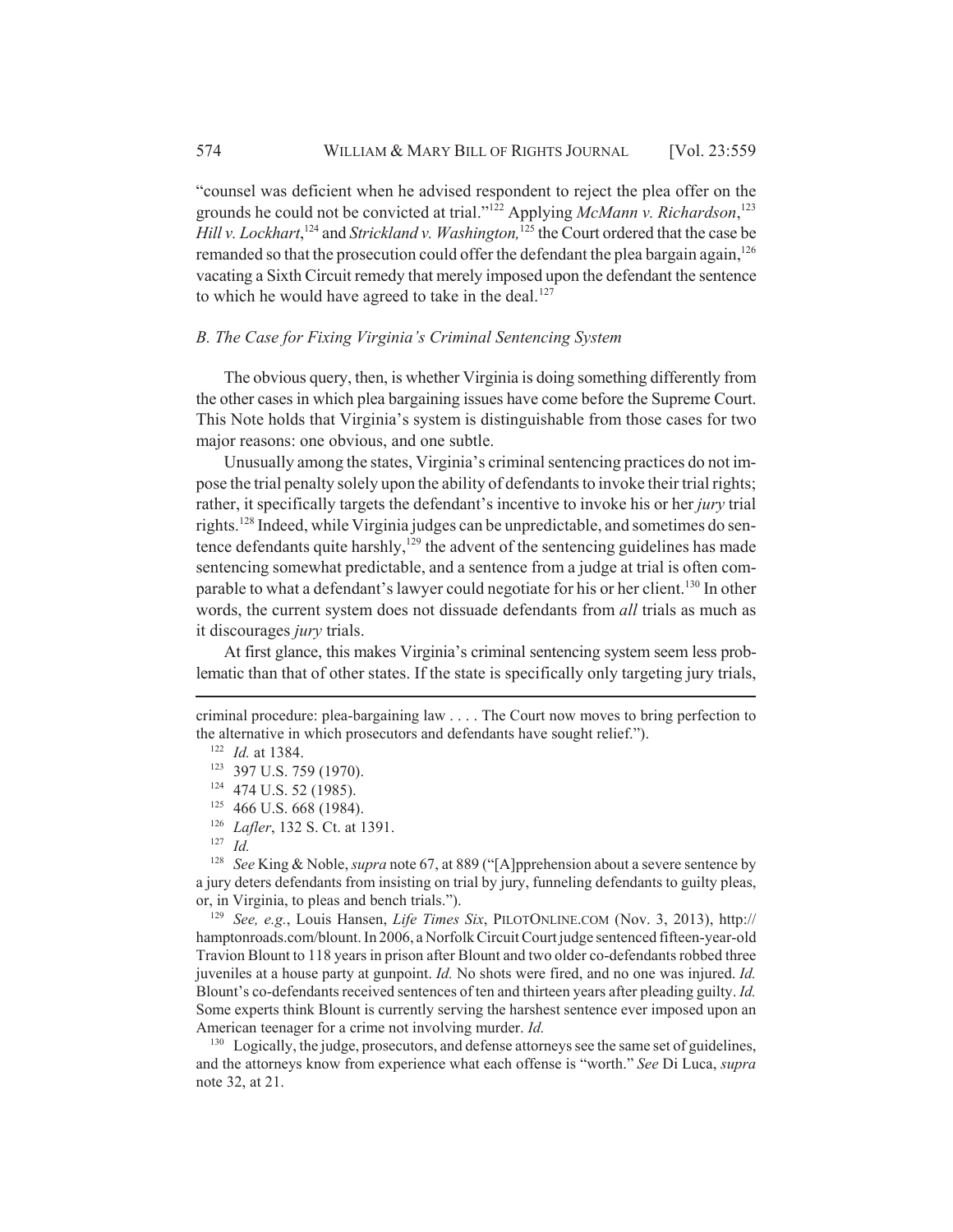however, as opposed to both bench and jury trials, many of the necessity arguments the Supreme Court has relied upon in upholding the constitutionality of plea bargaining<sup>131</sup> are either partially mitigated or eliminated entirely. Simply put, the needless punishment of Virginia citizens who exercise their constitutional rights can *never* be the basis for enacting a statute or practice.<sup>132</sup> As such, another objective must be behind the practice in order for it to be permissible.<sup>133</sup> If the objective of Virginia's sentencing practices is to ensure the efficient resolution of justice, it does not make sense to make *only* jury trials unappealing to criminal defendants, if there were no constitutional issues with the trial penalty imposed. Because of this discrepancy, the necessity of the practice is called into question.<sup>134</sup>

It makes little sense for the Court to decline to apply the unconstitutional conditions doctrine to plea bargaining simply because it likes the efficiency of the system,<sup>135</sup> especially when the way Virginia has implemented its system does not necessarily deter all trials.<sup>136</sup> Also, the practice of jury sentencing combined with an intentional lack of information exacerbates the tendency for juries to return shocking verdicts for relatively minor crimes.<sup>137</sup> While statistical evidence is difficult to collect.<sup>138</sup> it is eminently possible that Virginia's particular perfect storm of practices could implicate the Court's concern articulated in *Brady*: that innocent defendants will plead guilty.<sup>139</sup> If the Virginia legislature fails to take steps to eliminate this particularly severe instance

<sup>133</sup> For example, the government in *Jackson* argued that the purpose of the kidnapping statute was limiting the imposition of "mandatory capital punishment in every case." *Id.* at 581–82.

<sup>134</sup> *See id.* at 583 ("For the evil in the federal statute is not that it necessarily *coerces* guilty pleas and jury waivers but simply that it needlessly *encourages* them. A procedure need not be inherently coercive in order that it be held to impose an impermissible burden upon the assertion of a constitutional right.").

<sup>135</sup> As the Court stated, "[W]ith the avoidance of trial, scarce judicial and prosecutorial resources are conserved for those cases in which there is a substantial issue of the defendant's guilt or in which there is substantial doubt that the State can sustain its burden of proof." Brady v. United States, 397 U.S. 742, 752 (1970).

<sup>136</sup> *See supra* notes 127–29 and accompanying text.

<sup>137</sup> *See* Melissa Carrington, Note, *Applying* Apprendi *to Jury Sentencing: Why State Felony Jury Sentencing Threatens the Right to a Jury Trial*, 2011 U. ILL. L. REV. 1359, 1370–72 (explaining how an intentional lack of information given to a jury leads to wildly unpredictable results).

<sup>138</sup> Unfortunately research in this area is generally limited to social science experiments. *See supra* note 109 and accompanying discussion.

<sup>139</sup> *Brady*, 397 U.S. at 757–58.

<sup>131</sup> *See, e.g.*, Santobello v. New York, 404 U.S. 257, 260 (1971) ("'[P]lea bargaining' is an essential component of the administration of justice . . . . If every criminal charge were subjected to a full-scale trial, the states and the Federal Government would need to multiply by many times the number of judges and court facilities.").

<sup>132</sup> *See* United States v. Jackson, 390 U.S. 570, 583 (1968) ("Whatever the power of Congress to impose a death penalty for violation of the Federal Kidnaping Act, Congress cannot impose such a penalty in a manner that needlessly penalizes the assertion of a constitutional right." (citing Griffin v. California, 380 U.S. 609 (1965))).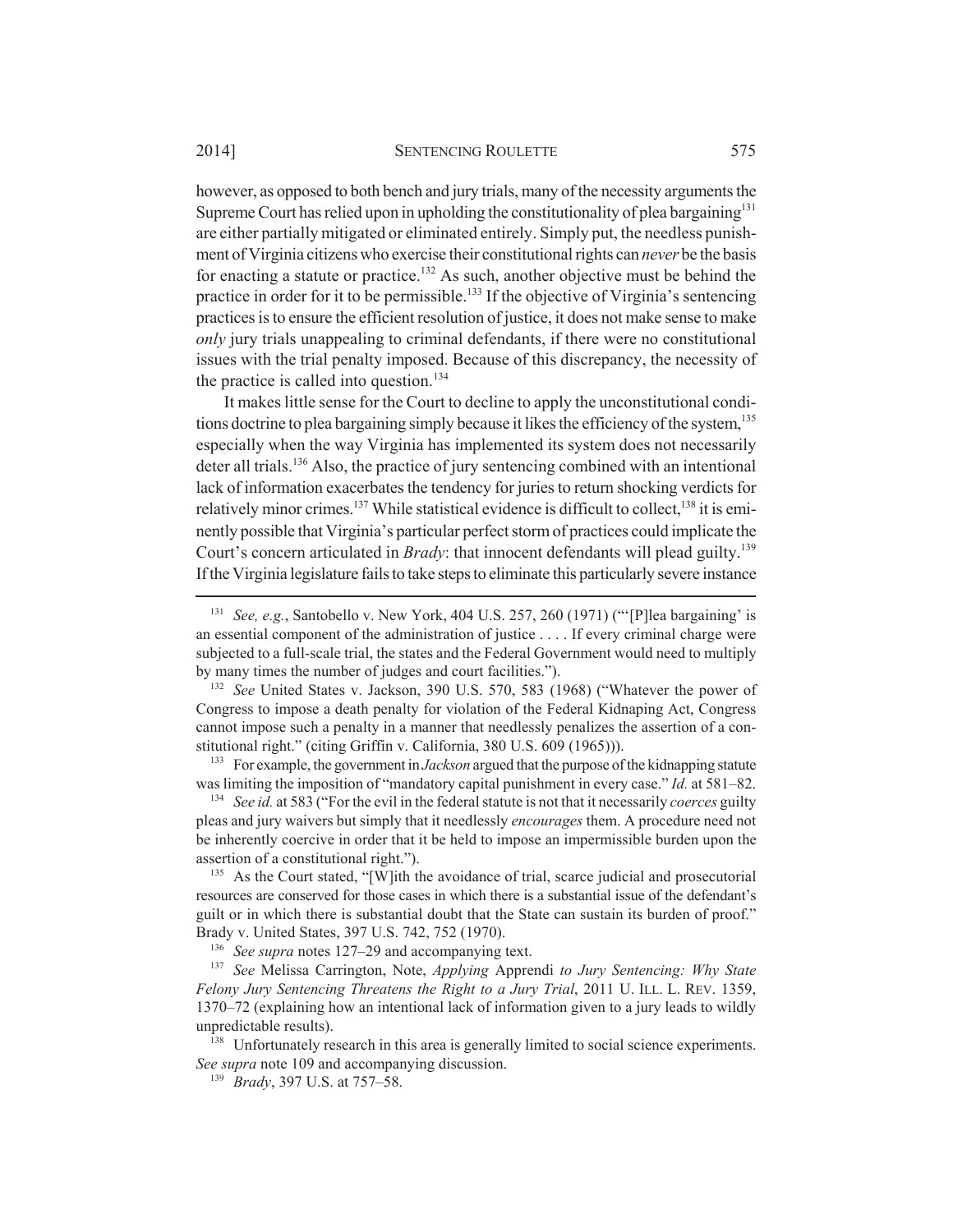of the classic constitutional conditions problem,<sup>140</sup> the Court should intervene.<sup>141</sup> While it seems that the Court will never apply the unconstitutional conditions doctrine in all plea bargaining cases, perhaps it can draw a line in cases where the process<sup>142</sup> is most likely to lead to particularly offensive results, and is not as justifiable on efficiency grounds.

## *C. Possible Solutions to Rectify the Unconstitutionality of the Virginia System*

#### 1. Eliminating the Plea Bargaining System

One possible solution for fixing Virginia's sentencing system is to eliminate the plea bargaining system entirely. Some hardliners might state that this would be a good result. After all, there is some merit in sentencing convicted defendants in the public eye, and the truly guilty should not be able to bargain for a lesser punishment.<sup>143</sup> While this would almost certainly solve any unconstitutional conditions problem, the drawbacks would be severe. First, completely eliminating the ability of prosecutors and defendants to bargain would almost certainly force our criminal justice system to grind to a complete halt.<sup>144</sup> Second, the system would probably become even less fair to criminal defendants because a judge, in an attempt to rush proceedings through a hopelessly overwhelmed docket, would possibly do everything within his or her power to suppress the defendant's opportunity to be heard.<sup>145</sup> Finally, while the Supreme Court has

<sup>142</sup> *See supra* notes 120–26 and accompanying text.

<sup>143</sup> Some legal scholars take complete issue with the plea bargaining system. *See, e.g.*, Note, *The Unconstitutionality of Plea Bargaining*, 83 HARV. L. REV. 1387, 1400 (1970) ("[P]lea bargaining should be held unconstitutional because it places the accused in the dilemma of having to forfeit either his privilege against self-incrimination (by acknowledging his guilt through a plea of guilty) or his chance for a shorter sentence or reduced charge."); Jeffrey Bellin, *Modern Justice and the Bill of Rights*, DAILY PRESS (Aug. 3, 2013), http://articles .dailypress.com/2013-08-03/news/dp-edt-pvoicesoped-bellin-20130803\_1\_jury-trial-plea -bargain-modern-justice ("[If alive today,] Madison and his compatriots might be impressed with the efficiency of our assembly-line justice system, but they would certainly recoil at the fact that an essential ingredient of that system is the waiver of the very constitutional rights that were intended to define us as a nation.").

<sup>144</sup> *See* Lafler v. Cooper, 132 S. Ct. 1376, 1397 (2012) (Scalia, J., dissenting) ("[W]e accept plea bargaining because many believe that without it our long and expensive process of criminal trial could not sustain the burden imposed on it, and our system of criminal justice would grind to a halt." (citing Albert W. Alschuler, *Plea Bargaining and Its History*, 79 COLUM. L. REV. 1, 38 (1979))).

<sup>145</sup> For a recent high-profile instance of a judge attempting to rush a defendant through a court proceeding, *see* United States v. Davila, 133 S. Ct. 2139 (2013). In *Davila*, a magistrate judge held an in camera hearing to deal with Davila's request for new counsel on the basis that he was receiving ineffective counsel. *Id.* at 2143–44. Addressing a complaint that Davila's attorney had advised him to plead guilty, the judge told Davila that "'oftentimes . . . that is the

<sup>140</sup> *See supra* note 87.

<sup>141</sup> For further discussion see *infra* Part II.C.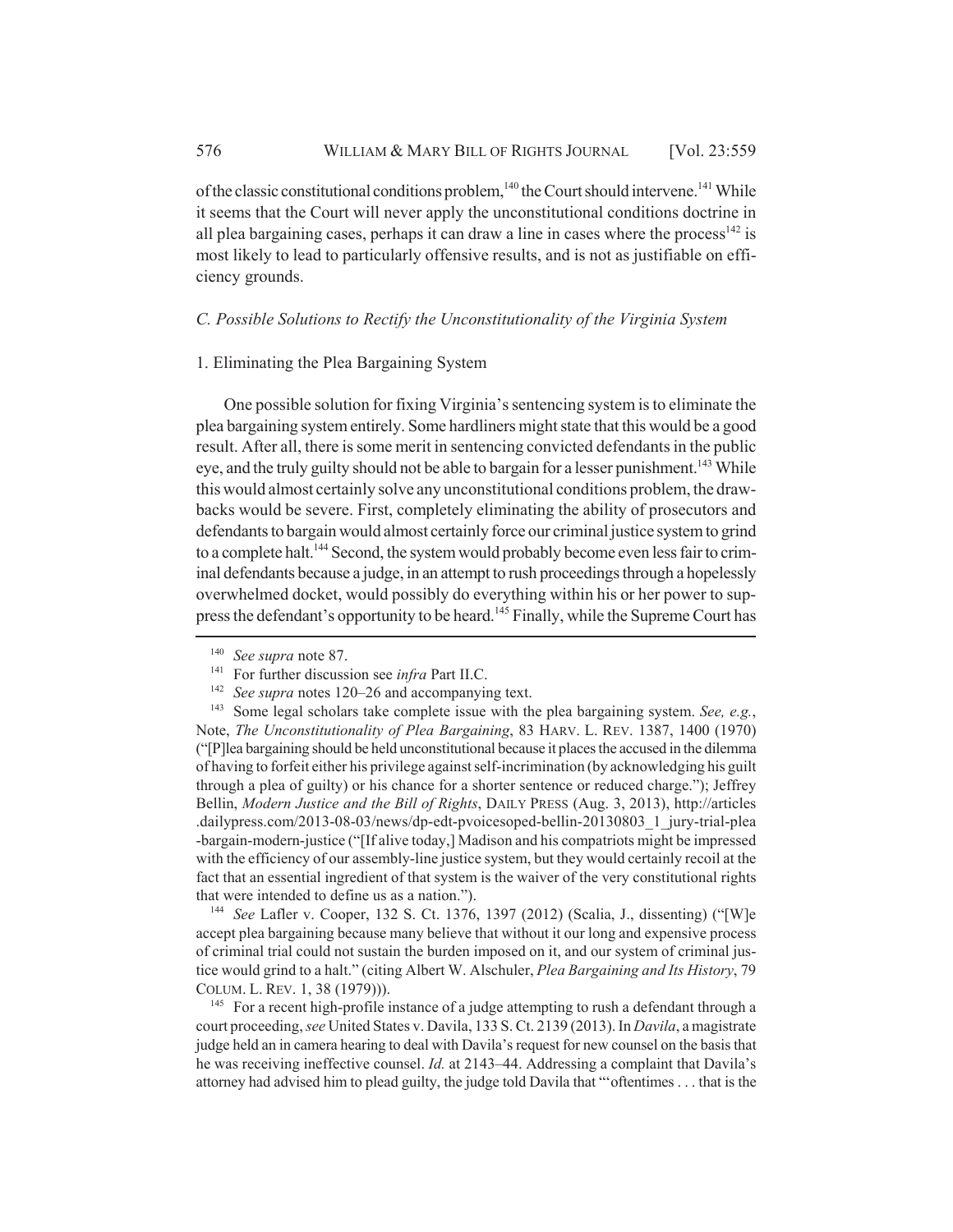expressed reservations about the modern-day plea bargaining system,<sup>146</sup> it has explicitly refused to hold it entirely unconstitutional.<sup>147</sup> Even most of those legal analysts who believe plea bargaining imposes an unconstitutional trial penalty are resigned to reforming the practice, not abolishing it entirely.<sup>148</sup>

2. Requiring that Judges Keep Overzealous Juries in Check

Another possible solution for fixing Virginia's sentencing system is requiring judges to reduce (or suspend significant portions of) jury sentences that deviate substantially from what the guidelines suggest.<sup>149</sup> This could take any number of forms. The Virginia legislature could mandate, for example, that judges<sup>150</sup> reduce any jury

<sup>146</sup> *See* Brady v. United States, 397 U.S. 742, 752–53 (1970) ("Of course, that the prevalence of guilty pleas is explainable does not necessarily validate those pleas or the system which produces them.").

 $147$  The issue we deal with is inherent in the criminal law and its administration because guilty pleas are not constitutionally forbidden, because the criminal law characteristically extends to judge or jury a range of choice in setting the sentence in individual cases, and because both the State and the defendant often find it advantageous to preclude the possibility of the maximum penalty authorized by law. . . . A contrary holding would require the States and Federal Government to forbid guilty pleas altogether, to provide a single invariable penalty for each crime defined by the statutes, or to place the sentencing function in a separate authority having no knowledge of the manner in which the conviction in each case was obtained. In any event, it would be necessary to forbid prosecutors and judges to accept guilty pleas to selected counts, to lesser included offenses, or to reduced charges. The Fifth Amendment does not reach so far.

*See id.* at 751–53.

<sup>148</sup> *See, e.g.*, McCoy, *Plea Bargaining as Coercion*, *supra* note 22, at 79 ("[N]or is it realistic or necessary to abolish guilty pleas entirely. But the worst examples of the practice can be eliminated, and alternatives to it for a significant proportion of the caseload can be devised if the change is incremental and does not require a wholesale abandonment of the guilty plea system.").

<sup>149</sup> This suggestion seems to be directly in conflict with judges' natural tendencies to uphold jury sentences. *See* King, *supra* note 65, at 201 (explaining a "systematic effort by judges and prosecutors to exercise discretion in a way that preserves a sentence discount by encouraging defendants to waive a jury").

<sup>150</sup> Again, juries do not have the power to suspend time served subject to conditions like judges do. In many cases, jurors cannot sentence a defendant within the Virginia sentencing guidelines because of statutory sentence minimums. *See* King & Noble, *supra* note 67, at 911.

best advice a lawyer can give his client.'" *Id.* at 2144. "'In view of whatever the Government's evidence in a case might be," the judge stated, ""it might be a good idea for the Defendant . . . to plead guilty and go to sentencing with the best arguments . . . still available [without] . . . causing the Government to have to spend a bunch of money empanelling a jury to try an open and shut case.'" *Id.* The judge then urged Davila to plead guilty based on an extremely lengthy and thorough explanation of the sentencing guidelines and that a person with Davila's criminal history could expect a harsh sentence. *Id.*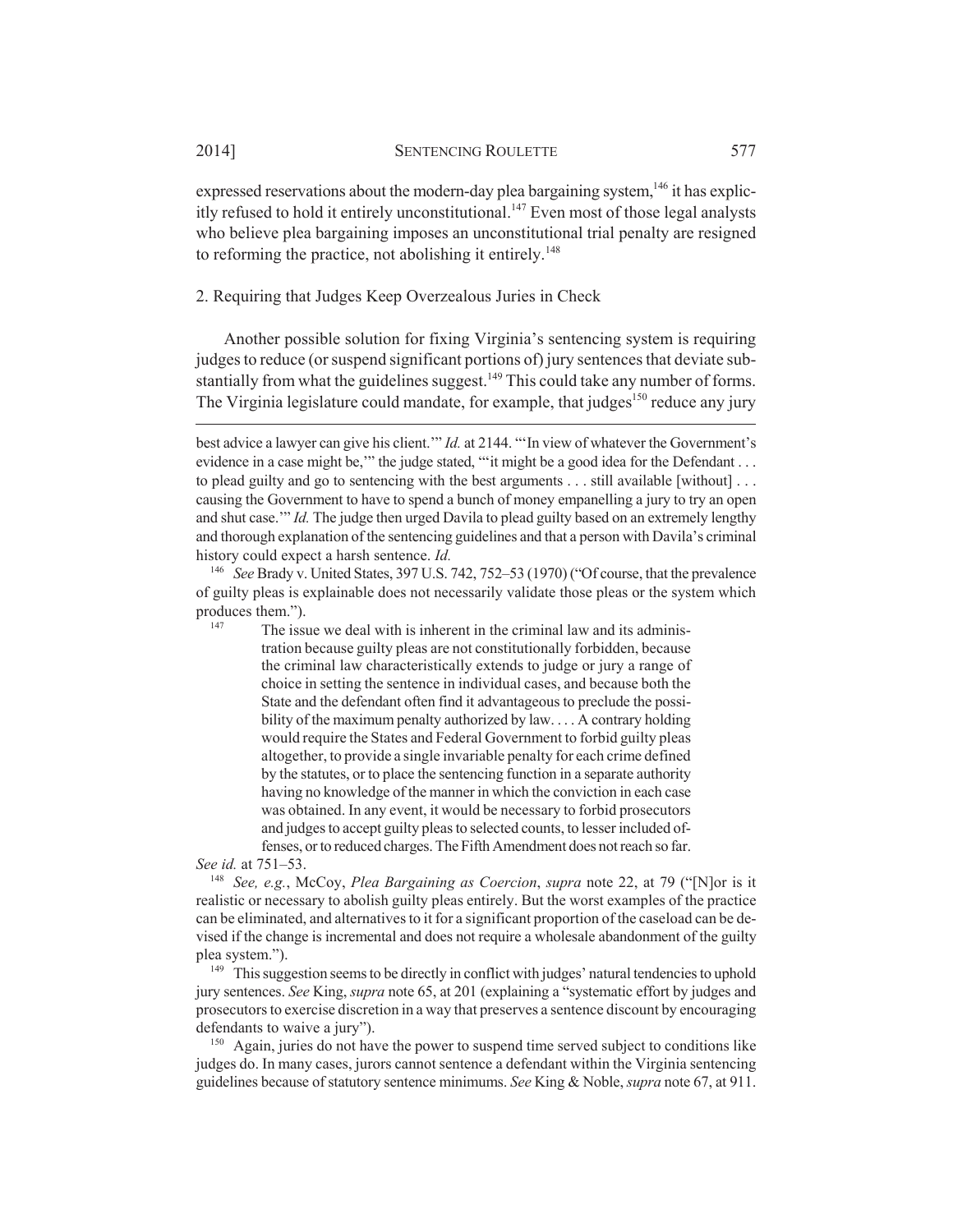sentences that deviate substantially from the sentencing guidelines.<sup>151</sup> A substantial deviation could mean any sentence that is higher than the maximum, or it could mean anything that is a certain time period or percentage higher than the maximum range.<sup>152</sup>

The major problem with this plan is that it has the effect of making the guidelines mandatory.153 Virginia has intentionally avoided the practice of some other states by making it clear that Virginia's guidelines are voluntary.<sup>154</sup> Technically, judges currently have the discretion to do what they please,<sup>155</sup> even if they usually refrain only because the legislature allegedly holds them to the guidelines during the reappointment process.156 Also, there is something inherently strange about forcing judges to take a far more active role in overruling jury decisions. It seems as if this method would be a convoluted way of instituting a *de facto* abolition of jury sentencing without actually getting rid of the practice. At some point, this proposal would render a jury superfluous, and the practice of jury sentencing might as well be abolished.<sup>157</sup>

## 3. Reinstating the Parole System

Yet another possible way to repair Virginia's sentencing system is to reinstitute the parole board. Virginia abolished parole in 1995.158 Then-candidate George Allen made eliminating the parole system a priority in his 1993 campaign for Virginia governor,<sup>159</sup> and the Virginia General Assembly abolished the system through legislation a year later.<sup>160</sup> While letting some criminal defendants who have been convicted for absurd sentences out early on parole would certainly help, this plan fails to rectify the unconstitutional conditions problem for two major reasons.

<sup>159</sup> *Id.*

<sup>160</sup> *Id.*

<sup>&</sup>lt;sup>151</sup> And if not an actual reduction in sentence, a suspension of the excessive time mandated by the jury. *Id.*

<sup>&</sup>lt;sup>152</sup> For instance, the legislature could mandate that no defendant is to be sentenced at a rate higher than 110% of the sentencing guidelines maximum.

<sup>153</sup> Some states do make their guidelines mandatory, or virtually mandatory. *See* OSTROM ET AL., *supra* note 50, at 5 ("Some states have put in place more mandatory guidelines that more tightly control judicial discretion by using close monitoring, requiring reasons for departures from recommended sentences, and allowing vigorous appellate review.").

<sup>154</sup> *Id.* at 6.

<sup>&</sup>lt;sup>155</sup> *See supra* note 51 and accompanying text.

<sup>156</sup> *See* OSTROM ET AL., *supra* note 50, at 30 ("For example, in Virginia where there is no appellate review [of judicial departures from the sentencing guidelines], other incentives are thought to play a role in furthering judicial compliance. Specifically, judges are said to believe that legislators (who are responsible for renewing judicial terms) consider guideline departure rates when reviewing individual judges for reappointment.").

<sup>157</sup> *See infra* Part II.C.4.

<sup>158</sup> Tom Jackman, *Long-Held Inmates Sue Virginia Parole Board for Release*, WASH. POST (Feb. 9, 2010), http://washingtonpost.com/wp-dyn/content/article/2010/02/08/AR2010020 803546\_pf.html.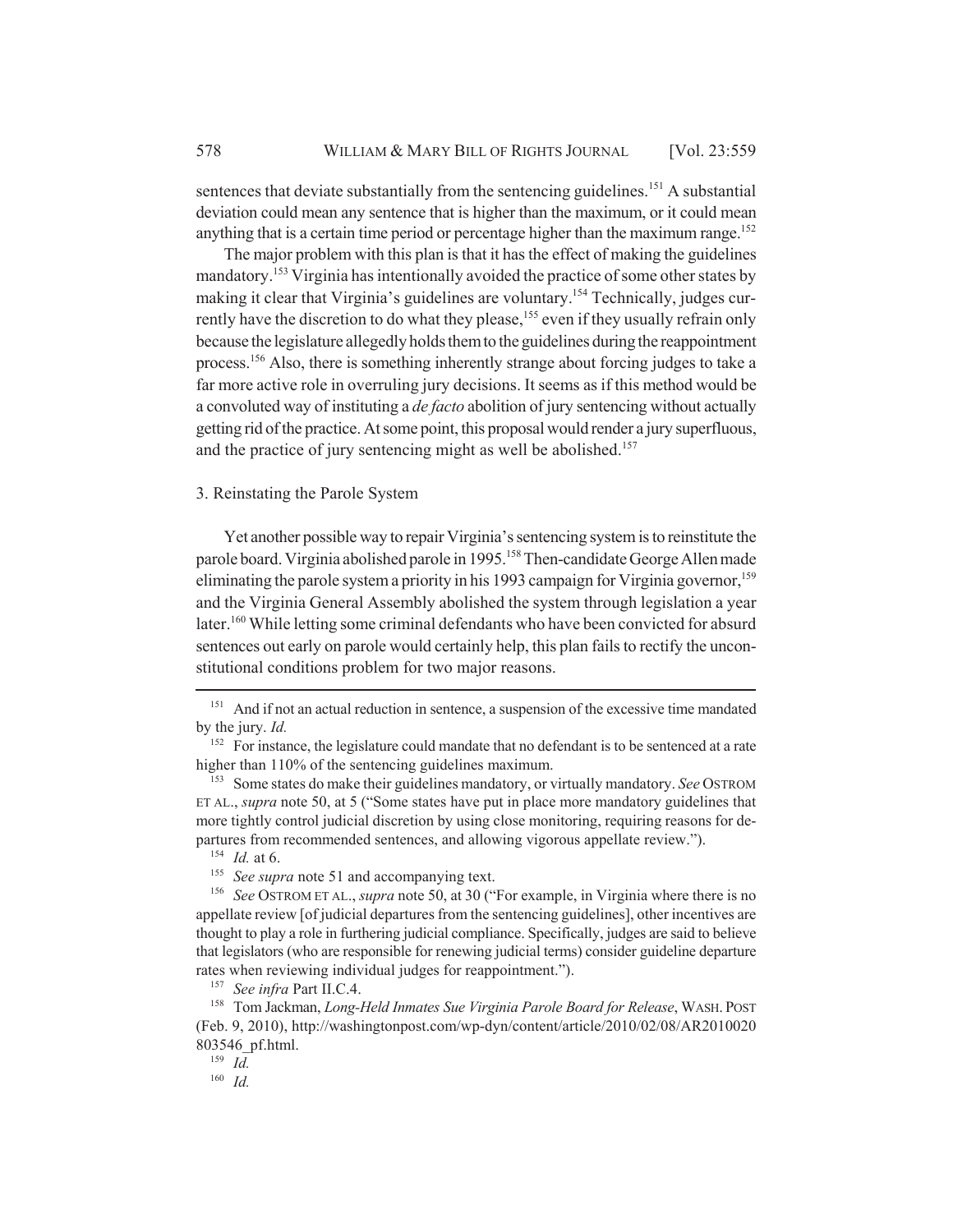#### 2014] SENTENCING ROULETTE 579

First, parole after conviction is not a certainty.<sup>161</sup> Because parole is not guaranteed to save a defendant who has been convicted to serve time well above what the sentencing guidelines suggest, the coercive specter of an egregiously harsh sentence still looms over the defendant as he or she decides whether to exercise his or her constitutional right to a jury trial. As such, the trial penalty is merely softened, not eliminated. Second, the reinstitution of the parole board is politically unpalatable.<sup>162</sup> A politician has little to gain and much to lose by supporting the parole system.<sup>163</sup> Third, the reinstitution of parole may actually increase the trial penalty if the jury knows that parole is a possibility for whomever it sentences.<sup>164</sup> While there may well be excellent policy reasons for reinstituting parole,<sup>165</sup> fixing Virginia's trial penalty problem is not one of them.

## 4. Abolishing or Partially Abolishing the Jury Sentencing System

Another fix would involve removing some or all sentencing decisions from Virginia juries. This could come in the form of allowing defendants to waive the jury

<sup>163</sup> A 1993 study found that violent offenders in Virginia were serving only thirty-eight percent of the imposed lengths of their sentences. *See* Jackman, *supra* note 158. While it is possible that the reinstituted parole system could force inmates to serve more of their sentences, a politician that supports any meaningful reduction in time served for offenders will almost certainly be branded as "soft on crime" for no real gain. *See, e.g.*, Editorial, *Writing Off Lives*, N.Y. TIMES, Sept. 30, 2013, at A24 ("States restricted the use of parole and governors who feared being portrayed as soft on crime began to deny virtually all clemency requests.").

<sup>164</sup> Of course, some may question how much attention jurors would pay to the particulars of the criminal justice system. In this nightmare scenario, however, jurors would be informed of the possibility of parole for a particular defendant right before they sentence him or her. In Kentucky, for instance, the prosecution often presents information during sentencing that allows jurors to calculate when the defendant would become eligible for parole as well as evidence of good-time credits, thus giving the jury reasons to impose a longer sentence; however, the defense may not introduce statistical evidence explaining how many offenders are actually released after they have become parole-eligible. *See* King & Noble, *supra* note 67, at 893 & n.19 (citing Young v. Commonwealth, 129 S.W.2d 343 (Ky. 2004); Cornelison v. Commonwealth, 990 S.W.2d 570 (Ky. 1999); Abbott v. Commonwealth, 822 S.W.2d 417 (Ky. 1992)).

<sup>165</sup> *See, e.g.*, *Parole Release Decisionmaking and the Sentencing Process*, 84 YALE L.J. 810, 814–15 (1975) ("Release on parole has come to be essential to the administration of post-conviction justice. American prison sentences are, comparatively speaking, quite long [and i]ncreasingly indeterminate....These factors, combined with the limited resources devoted to building and staffing prisons, require that pre-expiration release be institutionalized.").

<sup>161</sup> In 1989, only forty-two percent of inmates considered for parole actually received it. *Id.*

<sup>162</sup> *See, e.g.*, Sam Isaacs, *For Virginia Inmates, Little Hope of Parole*, VA.COMMONWEALTH U.CAPITAL NEWS SERVICE (May 15, 2013), http://capitalnews.vcu.edu/2013/05/15/for-virginia -inmates-little-hope-of-parole/ (discussing some of the problems faced by Virginia legislators attempting to reform the parole system).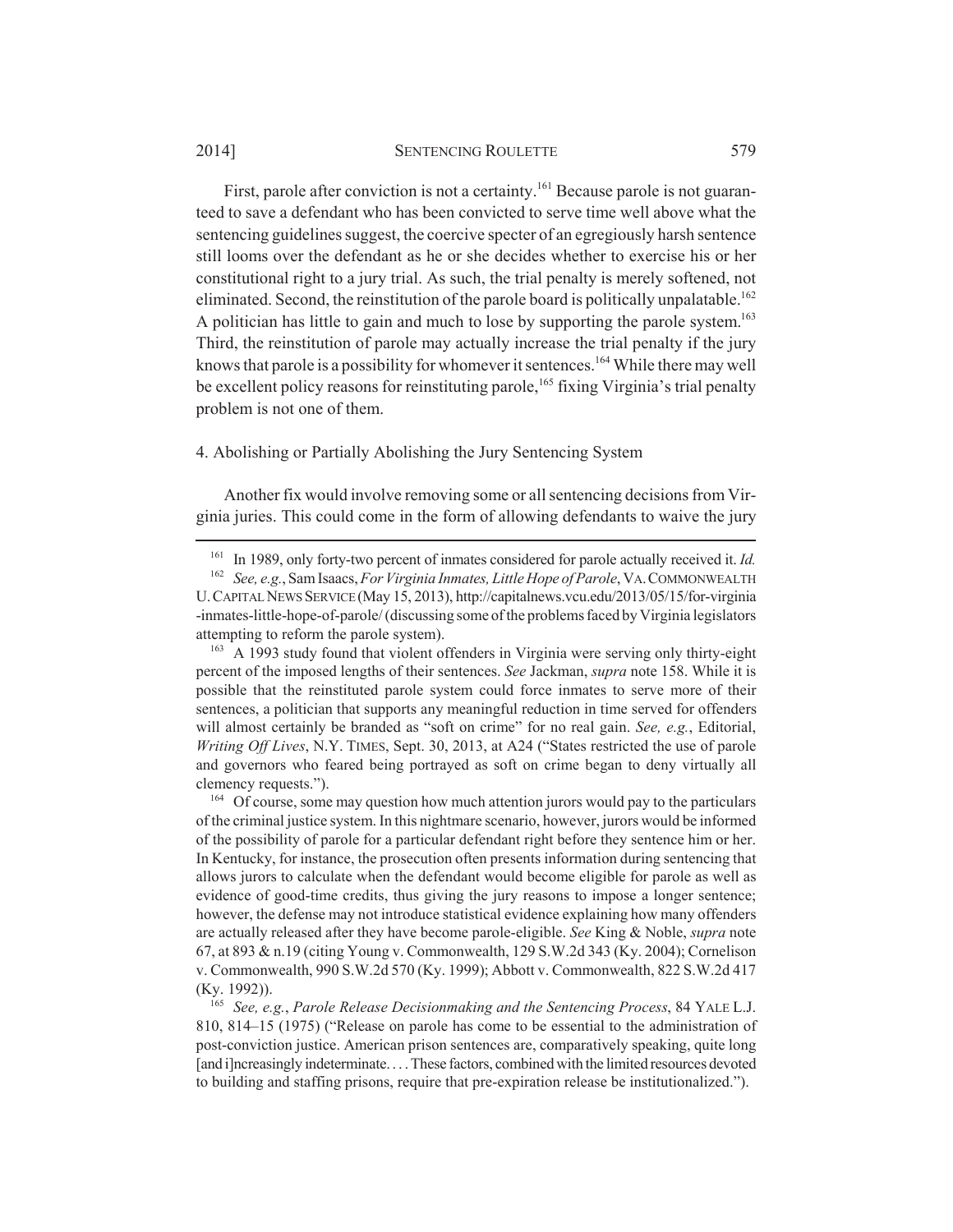sentencing process and be sentenced by a judge.<sup>166</sup> On the other hand, the legislature could also pursue this policy objective by removing the sentencing power from the jury altogether. These positions are not without their advocates.<sup>167</sup> Virginia is one of only six states that use jury sentencing for non-capital felonies.168 However, recent Supreme Court precedent has called for more jury involvement in sentencing, not less.<sup>169</sup> Many scholars advocate that jury sentencing should be adopted by more

<sup>&</sup>lt;sup>166</sup> For instance, Missouri and Texas allow defendants to opt for a jury trial with a sentencing judge. MO.REV.STAT. § 557.036 (2013); TEX.CODE CRIM.PROC.ANN. art. 37.07 (West 2013).

<sup>167</sup> *See, e.g.*, SOL RUBIN,THE LAW OF CRIMINAL CORRECTION 145–51 (2d ed., Student ed. 1973) (arguing that jury sentencing is less equitable and less uniform than judicial sentencing); Erwin Fleet, *Sentencing the Criminal—A Judicial Responsibility*, 9 AM. J. TRIAL ADVOC. 369, 370 (1986) (maintaining that criminal sentencing belongs in the purview of judges); H. M. LaFont, *Assessment of Punishment—A Judge or Jury Function?*, 38 TEX. L. REV. 835, 848 (1960) (arguing that judges are better than juries at assessing appropriate punishment in noncapital cases); Carrington, *supra* note 137, at 1385 (arguing that coupling jury sentencing with jury trials imposes a trial penalty and that the jury sentencing systems in Arkansas, Kentucky, Oklahoma, and Virginia need reform); Note, *Jury Sentencing in Virginia*, 53 VA. L. REV. 968, 1001 (1967) (advocating for the abolition of jury sentencing); Note, *Statutory Structures for Sentencing Felons to Prison*, 60 COLUM.L.REV. 1134, 1154–57 (1960) (arguing that jury sentencing should be abolished).

<sup>168</sup> *See* ARK.CODE ANN. § 5-4-103 (2010); KY.REV. STAT. ANN. § 532.055 (West 2010); MO. REV. STAT. § 557.036 (2010); OKLA. STAT. tit. 22, § 926.1 (2010); TEX. CODE CRIM. PROC. ANN. art. 37.07 (West 2009); VA. CODE ANN. § 19.2-295 (2011). With the vast majority of states refusing to allow juries to conduct sentencing, it is perhaps unsurprising that many scholars are wary of the idea. *See supra* note 164.

<sup>169</sup> *See* Alleyne v. United States, 133 S. Ct. 2151, 2155 (2013) (holding that "any fact that increases the mandatory minimum is an 'element' [of the alleged crime] that must be submitted to the jury."); S. Union Co. v. United States, 132 S. Ct. 2344, 2348–49 (2012) (applying the *Apprendi* rule to the imposition of criminal fines); Cunningham v. California, 549 U.S. 270, 274 (2007) (holding California law which authorized judge to find facts exposing defendant to elevated upper term sentence violated defendant's right to trial by jury); United States v. Booker, 543 U.S. 220, 226–27 (2005) (holding that judicial findings which raised the mandatory sentencing range under the Federal Sentencing Guidelines violated the defendant's Sixth Amendment right to trial by jury); Blakely v. Washington, 542 U.S. 296, 313–14 (2004) (holding judicial finding that defendant had committed a crime "with 'deliberate cruelty'" allowing judge to sentence defendant to beyond statutory maximum violated the Sixth Amendment); Ring v. Arizona, 536 U.S. 584, 588–89 (2002) (holding Arizona statute allowing judges to determine the presence or absence of the aggravating factors required by Arizona law for imposition of the death penalty after a jury determination of guilt violated the Sixth Amendment right to a jury trial); Apprendi v. New Jersey, 530 U.S. 466, 497 (2000) (holding that any fact that increases penalty for crime beyond prescribed statutory maximum, other than fact of prior conviction, must be submitted to jury and proved beyond reasonable doubt). *But see* Harris v. United States, 536 U.S. 545, 568–69 (2002) (holding that the judge was constitutionally permitted to determine if defendant had previously brandished a firearm because the finding only raised the statutory minimum sentence, not the maximum sentence), *overruled by* Alleyne v. United States, 133 S. Ct. 2151 (2013).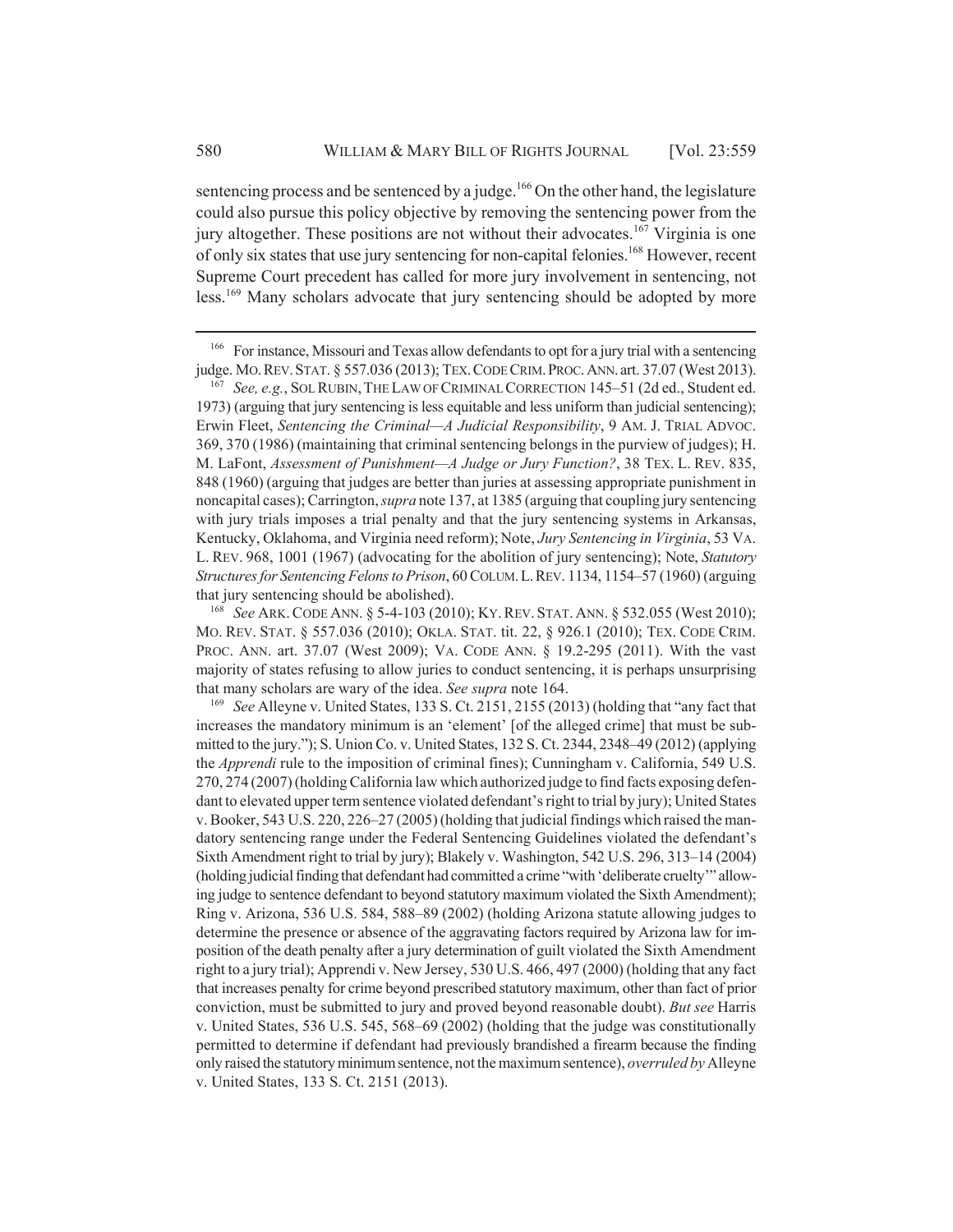states, not contracted.<sup>170</sup> While this would certainly make jury trials far less dangerous for criminal defendants, it represents a troubling and seismic shift in policy to take this course of action.171 Juries, for all of their faults, are meant to protect defendants from abuse and corruption in the criminal justice system.172 Furthermore, jury sentencing has been Virginia's practice for centuries now.<sup>173</sup> It is hard to imagine a scenario in which Virginia would voluntarily abolish plea bargaining, and it is even more unlikely that the Supreme Court would force them to do so.

#### 5. Giving Juries the Virginia Sentencing Commission Guidelines

Finally, the easiest, most effective solution is to give juries the exact same guidelines that judges receive at bench trials.<sup>174</sup> Indeed, it would be the height of simplicity to change a couple of words in a single section of the Code of Virginia.<sup>175</sup> Also, because Virginia has already created these sentencing guidelines, the implementation of this system would be almost cost-free.<sup>176</sup> Because the Legislature has already authorized the expenses that come with having the Virginia Criminal Sentencing Commission establish sentencing guidelines, the cost of giving juries sentencing guidelines that already exist would be minimal. Competent prosecutors and defense attorneys already complete the defendant's sentencing guideline recommendations before trial anyway, so it would not be a seismic shift in the system to allow juries to see these prepared guidelines before sentencing the defendant. In this scenario, a judge, upon a finding

<sup>170</sup> *See, e.g.*, Morris B. Hoffman, *The Case for Jury Sentencing*, 52 DUKE L.J. 951, 956 (2003); Jenia Iontcheva, *Jury Sentencing as Democratic Practice*, 89 VA. L. REV. 311, 314 (2003); Bertrall L. Ross II, *Reconciling the* Booker *Conflict: A Substantive Sixth Amendment in a Real Offense Sentencing System*, 4 CARDOZO PUB. L. POL'Y & ETHICS J. 725, 728 (2006).

<sup>&</sup>lt;sup>171</sup> Jury sentencing has been around as an important exercise in democracy for a long time. *See generally*, Hoffman, *supra* note 170 (giving the historical case for jury sentencing).

<sup>172</sup> Reid Hastie & W. Kip Viscusi, *What Juries Can't Do Well: The Jury's Performance as a Risk Manager*, 40 ARIZ. L. REV. 901, 902 (1998) ("From an even more elevated perspective, the jury is supposed to protect citizens from abuse by corrupt political officials, an overzealous prosecutor, or a prejudiced judge.").

<sup>173</sup> King & Noble, *supra* note 67, at 886 n.1 ("These states[, including Virginia,] have practiced jury sentencing from early in their history, or, as one judge put it, 'since the earth cooled.'").

<sup>&</sup>lt;sup>174</sup> Many legal scholars have argued that all juries that perform the sentencing function should receive sentencing guidelines. *See* Iontcheva, *supra* note 57, at 359; King, *supra* note 65, at 197; Paul H. Robinson & Barbara A. Spellman, *Sentencing Decisions: Matching the Decisionmaker to the Decision Nature*, 105 COLUM.L.REV.1124,1147 (2005) (arguing that "articulated sentencing rules" would fix vast differences between jury sentences and judge sentences).

<sup>175</sup> For example, VA. CODE ANN. § 19.2-298.01(A) could instead read: "In cases tried by a jury, the jury shall be presented information regarding sentencing guidelines."

<sup>176</sup> *See* Iontcheva, *supra* note 57, at 370 ("Finally, reports covering regional sentencing statistics have already been generated for the purpose of devising sentencing guidelines and are being provided to judges in some states, so it would hardly be more burdensome to make them available to juries.").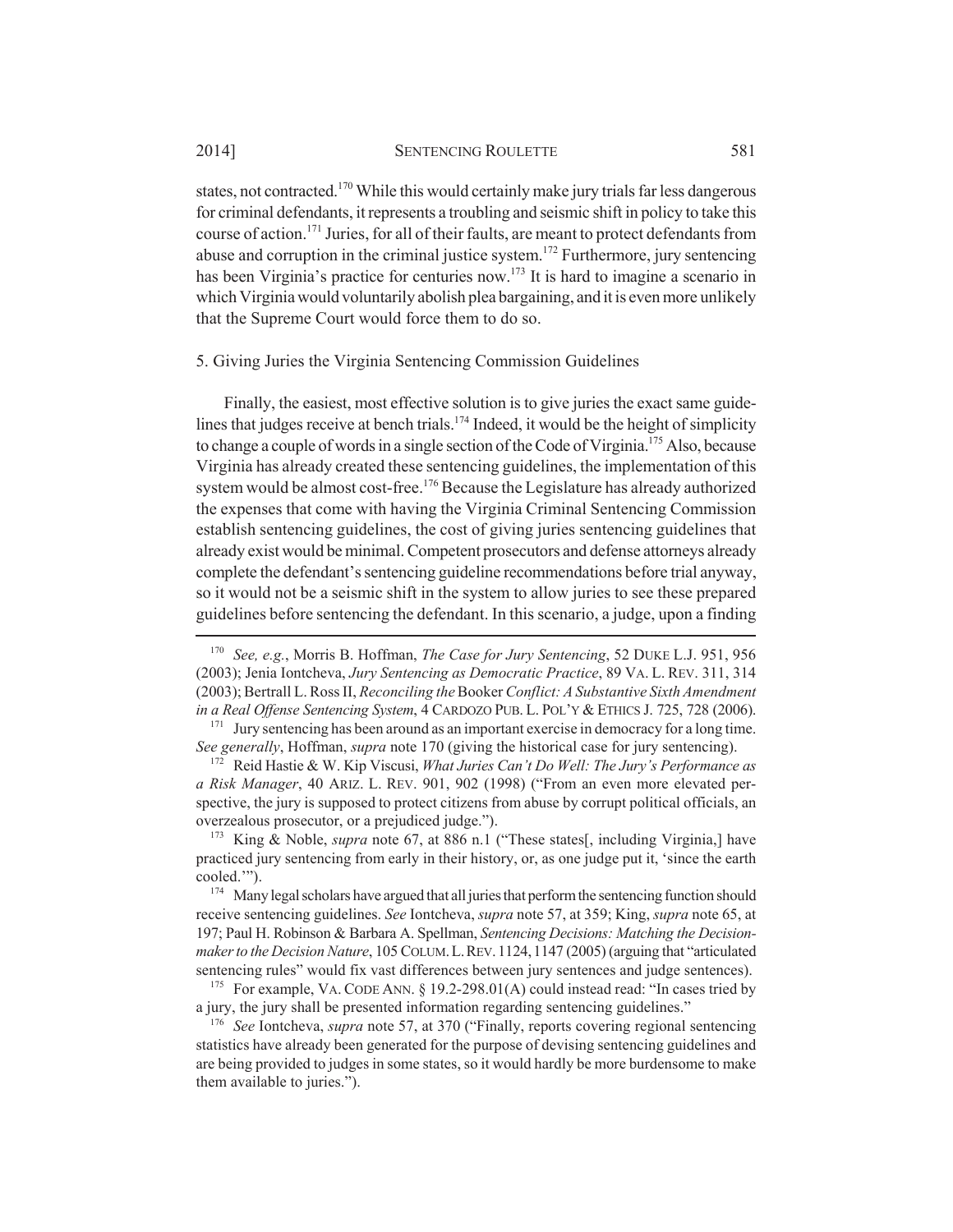of guilt by the jury, would give a standardized jury instruction concerning the nature of the guidelines and what judges can do to make sentences go below mandatory minimums through the suspension of time. The juries would then have a clearer idea of what an offense is "worth" in the criminal sentencing system, and this should lead to more equitable and rational results.

To be clear, this Note is not advocating that juries should receive the guidelines before the penalty phase of a trial.<sup>177</sup> Rather, it is an assertion that it is inherently good for the juries to be fully informed about the consequences and context of their decisions before they have the final say on depriving a criminal defendant of his liberty. Indeed, some jurors would likely be infuriated if they knew what the state was intentionally hiding from them.<sup>178</sup> "Hiding the ball" in this way undermines the very legitimacy of the system Virginia has entrusted to uphold its community values.<sup>179</sup> If it burdens Virginia's criminal justice system by making jury trials more acceptable to criminal defendants, the difficulty of such an endeavor does not excuse Virginia from undertaking it. A bare desire to accommodate the efficiency of justice through the practice of making a jury trial as unattractive of an option as possible certainly does not

 $177$  Because Virginia is one of the few states nationwide that observes jury sentencing, it is less important that the jury receives the guidelines at the outset of the case because it ultimately decides upon a recommended sentence. North Carolina, which does not have jury sentencing, informs the jury of the likely consequences of its decision upon the request of the defendant. *See* Jeffrey Bellin, *Is Punishment Relevant After All? A Prescription for Informing Juries of the Consequences of Conviction*, 90 B.U.L.REV. 2223, 2247–48 (2010) ("The courts explain that this practice [of informing the jury about the consequences of a guilty verdict] 'serves the salutary purpose of impressing upon the jury the gravity of its duty' and permits the 'defendant to urge upon the jury the possible consequence of imprisonment following conviction to encourage the jury to give the matter its close attention and to decide it only after due and careful consideration.'"). Bellin points out, however, that North Carolina is an anomaly in this regard, noting that similar statutes in four states to the one that allows North Carolina courts to permit this information are interpreted differently. *Id.* at 2247 & n.98. He also notes that Tennessee eliminated the statute allowing juries to hear this information in 1998. *Id.* at 2248; *see also* Shannon v. United States, 512 U.S. 573, 579 (1994) ("Information regarding the consequences of a verdict is therefore irrelevant to the jury's task. Moreover, providing jurors sentencing information invites them to ponder matters that are not within their province, distracts them from their fact-finding responsibilities, and creates a strong possibility of confusion.").

<sup>178</sup> *See* Bellin, *supra* note 177, at 2225–26 ("In an age of proliferating mandatory sentencing laws and severe punishments for relatively minor, but nevertheless criminal, conduct, lay jurors would likely be outraged by the courts' studied effort to keep them ignorant of the consequences of guilty verdicts."); *see also* United States v. Polizzi, 549 F. Supp. 2d 308, 320 (E.D.N.Y. 2008) ("Told of the [required] minimum [sentence] after the verdict was received, a number of jurors expressed distress, indicating they would not have voted to convict had they known of the required prison term.").

<sup>179</sup> *See, e.g.*, *The Unconstitutionality of Plea Bargaining*, *supra* note 143, at 1396 ("The state's criminal laws are maintained in rough conformity with community morality by requiring a community judgment of the accused by a jury.").